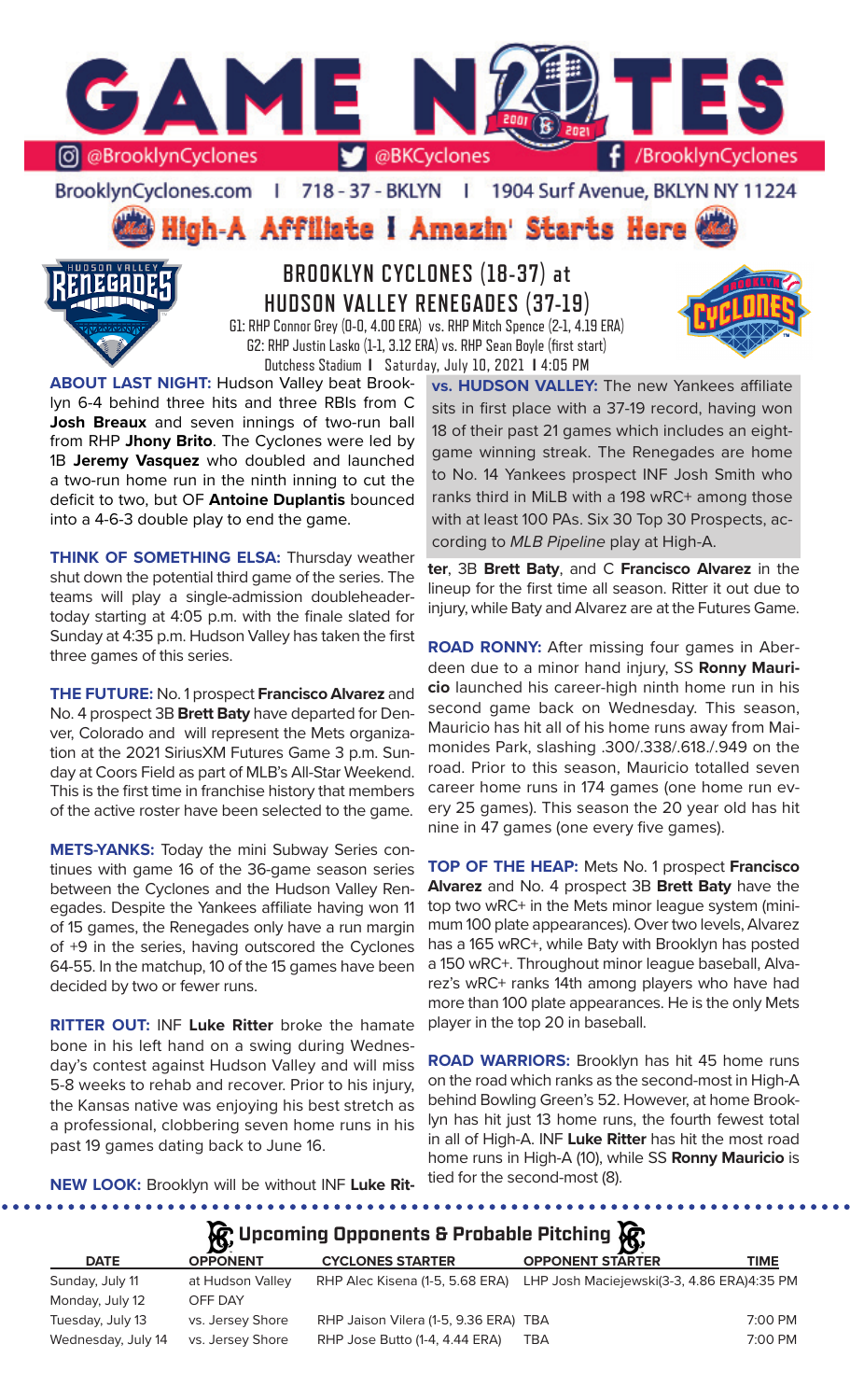| <b>JULY 10 AT HUDSON VALLEY</b> | <b>STARTING PITCHER</b>                                      |                      | <b>PAGE 2</b> |  |  |  |
|---------------------------------|--------------------------------------------------------------|----------------------|---------------|--|--|--|
| $\mathbf{d}$                    | #33                                                          | <b>CONNOR GREY</b>   | <b>RHP</b>    |  |  |  |
|                                 | Height: 6-1                                                  | Weight: 180          |               |  |  |  |
|                                 | <b>Bats: Right</b>                                           | <b>Throws: Right</b> |               |  |  |  |
|                                 | Date of Birth: May 6, 1994                                   | Age: 27              |               |  |  |  |
|                                 | Hometown: Frewsburg, NY                                      |                      |               |  |  |  |
|                                 | How Obtained: Signed as a minor league free agent, 6/17/2021 |                      |               |  |  |  |
|                                 | <b>College: St. Bonaventure</b>                              |                      |               |  |  |  |

**TONIGHT:** Connor Grey makes his third Mets minor league start tonight after striking out six over four innings against Aberdeen last Friday.

**BACK TO AFFILIATED:** Grey was drafted by Arizona in the 20th round of the 2016 MLB Draft out of St. Bonaventure (Olean, NY) in the Atlantic 10. The Frewsburg native was released in May of 2020. The righty reached Triple-A with Reno in 2019, making seven appearances and one start.

|     | 2021 GAME-BY-GAME |              |            |     |                |                |                              |          |            |             |            |  |
|-----|-------------------|--------------|------------|-----|----------------|----------------|------------------------------|----------|------------|-------------|------------|--|
|     | High-A Brooklyn   |              |            |     |                |                |                              |          |            |             |            |  |
|     | <b>DATE</b>       | <b>OPP</b>   | <b>DEC</b> | IP  | н              | R              | ER                           | BB       | ĸ          | <b>HR</b>   | <b>AVG</b> |  |
| 7/2 |                   | @ ABD        |            | 4.0 | 4              | 3              | $\overline{2}$               | 3        | 6          | $\Omega$    | .206       |  |
|     | 6/26              | JS.          |            | 5.0 | 3              | $\overline{2}$ | $\overline{2}$               | 1        | 6          | $\Omega$    | .176       |  |
|     |                   |              |            |     |                |                | Double-A Binghamton (relief) |          |            |             |            |  |
|     | <b>DATE</b>       | <b>OPP</b>   | <b>DEC</b> | IP  | н              | R              | ER                           | BB       | κ          | ΗR          | <b>AVG</b> |  |
|     | 6/20              | <b>POR</b>   |            | 2.0 | $\overline{2}$ | 1              | 1                            | $\Omega$ | 4          | 1           | .250       |  |
|     |                   |              |            |     |                |                |                              |          |            |             |            |  |
|     |                   | K/9          |            |     |                | BB/9           |                              |          |            | <b>HR/9</b> |            |  |
|     |                   |              |            |     |                |                |                              |          |            |             |            |  |
|     |                   | 30%          |            |     |                | 10%            |                              |          | 0.00       |             |            |  |
|     |                   |              |            |     |                |                |                              |          |            |             |            |  |
|     |                   | <b>BABIP</b> |            |     |                | GB%            |                              |          | <b>FIP</b> |             |            |  |
|     |                   |              |            |     |                |                |                              |          |            |             |            |  |
|     |                   |              |            |     |                |                |                              |          |            |             |            |  |
|     |                   | .304         |            |     |                | 25%            |                              |          | 2.67       |             |            |  |
|     |                   |              |            |     |                |                |                              |          |            |             |            |  |

**DIAMONDBACKS CAREER:** Grey made 84 minor league appearances and 57 starts while in the Arizona system, from the Pioneer League to Triple-A between 2016 and 2019. Grey worked as a starter for his first three seasons and then started just four of 24 games in 2019.

|                                                                  | # 47                                                                                                                    | <b>JUSTIN LASKO</b>                                                                        | <b>RHP</b> |
|------------------------------------------------------------------|-------------------------------------------------------------------------------------------------------------------------|--------------------------------------------------------------------------------------------|------------|
|                                                                  | Height: 6-4<br><b>Bats: Right</b><br>Date of Birth: March 16, 1997<br>Hometown: Bridgeport, CT<br><b>College: UMass</b> | Weight: 208<br><b>Throws: Right</b><br>Age: 24<br>How Obtained: Mets 30th-round pick, 2019 |            |
| <b>LAST TIME OUT:</b> Lasko tossed his fourth quality start in a |                                                                                                                         | 2021 GAME-BY-GAME                                                                          |            |

**LAST TIME OUT:** Lasko tossed his fourth quality start in a row for the Cyclones, striking out five over six innings of scoreless ball.

| <b>CATCHER ERA</b> |    |    |            |            |  |  |  |  |  |
|--------------------|----|----|------------|------------|--|--|--|--|--|
| <b>NAME</b>        | G  | ER | <b>INN</b> | <b>ERA</b> |  |  |  |  |  |
| Alvarez            | 18 | 86 | 139        | 5.57       |  |  |  |  |  |
| Mena               | 8  | 31 | 67         | 4.16       |  |  |  |  |  |
| Senger             | 9  | 44 | 81         | 4.89       |  |  |  |  |  |
| Uriarte            | 17 | 71 | 135.1      | 4.72       |  |  |  |  |  |

| CYCLONES STARTING PITCHER BREAKDOWN |    |   |                                                       |     |         |  |  |  |  |
|-------------------------------------|----|---|-------------------------------------------------------|-----|---------|--|--|--|--|
| <b>STARTER</b>                      |    |   | <b>GS Quality StartsRun SupportRS/Start BC Record</b> |     |         |  |  |  |  |
| Butto, Jose                         | 10 |   | 41                                                    | 4.1 | $4-6$   |  |  |  |  |
| Grey, Connor                        | 2  |   | 14                                                    | 7.0 | $2 - 0$ |  |  |  |  |
| Griffin, David                      |    |   | 8                                                     | 8.0 | $O-1$   |  |  |  |  |
| Kisena, Alec                        | 9  |   | 38                                                    | 4.2 | $2 - 7$ |  |  |  |  |
| Lasko, Justin                       | 5  |   | 22                                                    | 4.4 | $1 - 4$ |  |  |  |  |
| Opp, Cam                            |    |   | 21                                                    | 3.0 | $2 - 5$ |  |  |  |  |
| Parsons, Hunter                     |    |   | 5                                                     | 5.0 | $1 - 0$ |  |  |  |  |
| Rojas, Oscar                        | 4  | O | 21                                                    | 5.3 | $1-3$   |  |  |  |  |
| Vilera, Jaison                      | 10 |   | 41                                                    | 4.1 | $1-9$   |  |  |  |  |
| Walker, Josh                        | 4  |   | 27                                                    | 6.8 | $3-1$   |  |  |  |  |

| High-A Brooklyn Cyclones |            |                                                              |                |                |                |                                       |   |                |                                    |  |  |
|--------------------------|------------|--------------------------------------------------------------|----------------|----------------|----------------|---------------------------------------|---|----------------|------------------------------------|--|--|
| <b>OPP</b>               | <b>DEC</b> | IP                                                           | н              | R              | ER             | BB                                    | ĸ | HR             | <b>AVG</b>                         |  |  |
| @ ABD                    |            | 6.0                                                          | $\overline{4}$ | $\Omega$       | $\Omega$       | $\overline{2}$                        | 5 | 0              | .234                               |  |  |
| JS.                      | L          | 6.0                                                          | 8              | 3              | 3              | 0                                     | 6 | 0              | .240                               |  |  |
| @ WIL                    | W          | 6.0                                                          | 6              | 1              | 1              | $\overline{2}$                        | 4 | $\Omega$       | .213                               |  |  |
| @ WIL                    |            | 6.0                                                          | 3              | 1              | 1              | 0                                     | 4 | 0              | .193                               |  |  |
| vs. HV                   | L.         | 5.2                                                          | 4              | 3              | 3              | 1                                     | 8 | $\overline{2}$ | .216                               |  |  |
| $@$ JS                   | г          | 5.0                                                          | 4              | 4              | 4              | 1                                     | 3 | 1              | .235                               |  |  |
|                          |            |                                                              |                |                |                |                                       |   |                |                                    |  |  |
|                          |            | 8.0                                                          | 5              | 1              | 1              | 0                                     | 8 | 1              | .185                               |  |  |
| @PMB                     | W          | 5.0                                                          | 2              | O              | $\Omega$       | $\overline{2}$                        | 6 | $\Omega$       | .189                               |  |  |
| @DBT                     |            | 6.0                                                          | 5              | $\overline{2}$ | $\overline{2}$ | 1                                     | 4 | 0              | .216                               |  |  |
|                          | W          | 4.0                                                          | 3              | $\mathfrak{D}$ | $\overline{2}$ | 1                                     | 7 | 1              | .200                               |  |  |
|                          |            |                                                              |                |                |                |                                       |   |                |                                    |  |  |
|                          |            |                                                              |                |                |                |                                       |   |                |                                    |  |  |
|                          |            |                                                              |                |                |                |                                       |   |                |                                    |  |  |
|                          |            |                                                              |                |                |                |                                       |   |                |                                    |  |  |
|                          |            |                                                              |                |                |                |                                       |   |                |                                    |  |  |
|                          |            |                                                              |                |                |                |                                       |   |                |                                    |  |  |
|                          |            |                                                              |                |                |                |                                       |   |                |                                    |  |  |
|                          |            |                                                              |                |                |                |                                       |   |                |                                    |  |  |
|                          |            | vs. DBT<br>vs. JUP<br>$K\%$<br>22.6%<br><b>BABIP</b><br>.280 |                |                | BB%<br>GB%     | Low-A St. Lucie Mets<br>4.5%<br>58.9% |   |                | HR/9<br>0.78<br><b>FIP</b><br>3.67 |  |  |

| <b>BROOKLYN CYCLONES PITCHING BREAKDOWN</b> |     |  |  |  |  |  |  |  |  |                        |                                                                     |                                              |     |                                           |  |  |  |  |
|---------------------------------------------|-----|--|--|--|--|--|--|--|--|------------------------|---------------------------------------------------------------------|----------------------------------------------|-----|-------------------------------------------|--|--|--|--|
|                                             | W-L |  |  |  |  |  |  |  |  | ERA IPHR ER BBK HRAVGI |                                                                     | W-L                                          | ERA | IP H R ER BB K HR AVG                     |  |  |  |  |
| <b>STARTERS</b>                             |     |  |  |  |  |  |  |  |  |                        | 8-25 5.86 244.0 257 177 159 85 248 43 .266 HOME                     |                                              |     | 8-15 3.94 201.0 170 102 88 89 204 13 .230 |  |  |  |  |
| <b>RELIEVERS</b>                            |     |  |  |  |  |  |  |  |  |                        | 10-12  3.58  219.0  182  111  87  123  234  9  225  ROAD            | 10-22 5.43 262.0 269 186 158 119 278 39 .260 |     |                                           |  |  |  |  |
| <b>TOTAL</b>                                |     |  |  |  |  |  |  |  |  |                        | 18-37   4.68   463.0439   288   241   208   482   52   .247   TOTAL | 18-37 4.68 463.0439 288 241 208 482 52 .247  |     |                                           |  |  |  |  |

**BULLPEN NOTES**

-LHP Andrew Edwards owns the highest reliever strikeout rate (28.9%)

-RHP Josh Hejka sports a bullpen-lowest 5.4 BB%

-RHP Josh Hejka's 3.21 FIP is the lowest in the Cyclones bullpen.

-RHP Hunter Parsons has a bullpen-lowest .237 BABIP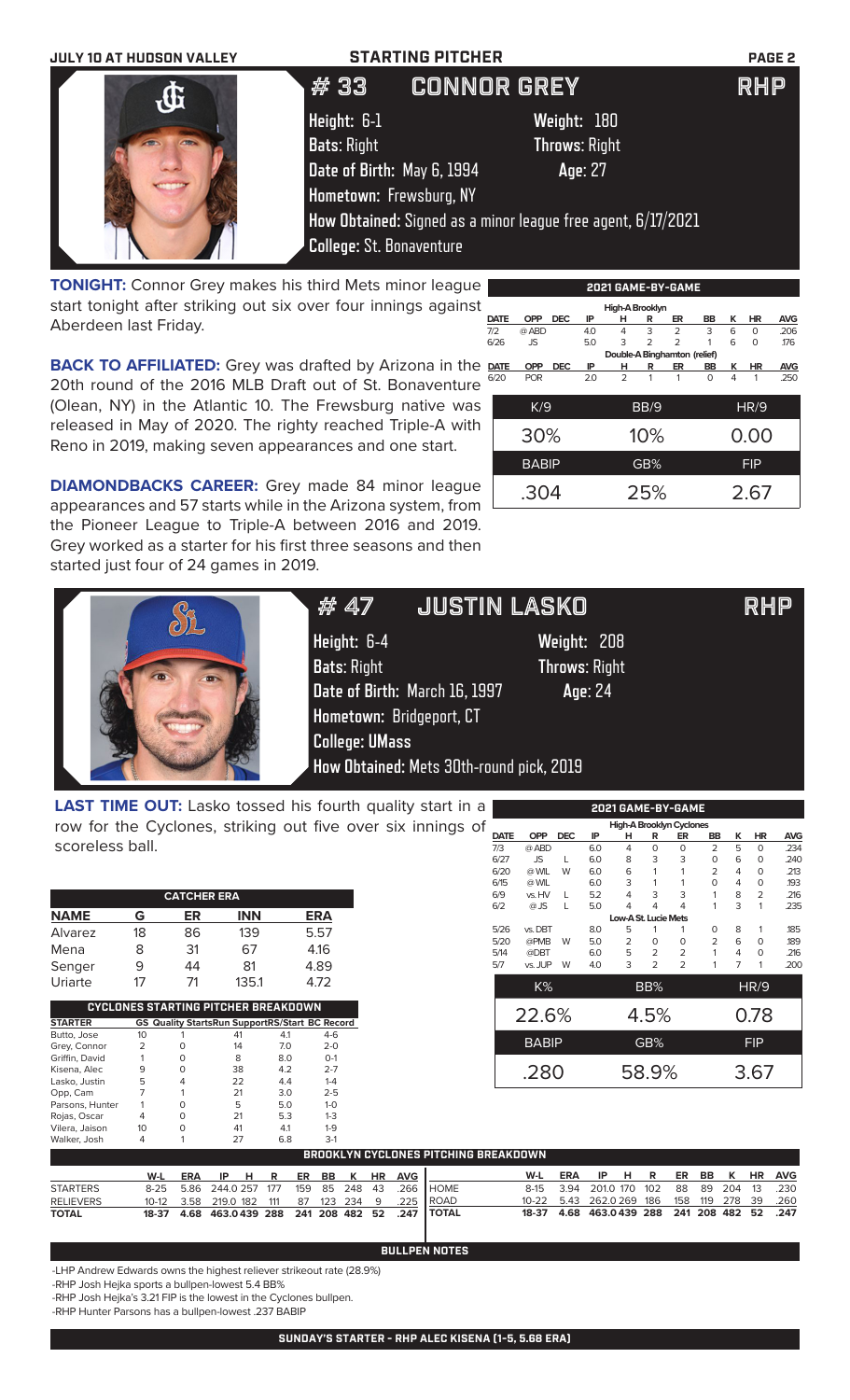| <b>JULY 10 AT HUDSON VALLEY</b>                                                           |                                                                                          | <b>BATTING PAGES</b>                                                                                                                                                                                                                                                                                                                                                                                                                                                               | PAGE <sub>3</sub>                                                                                                                                                                                                             |
|-------------------------------------------------------------------------------------------|------------------------------------------------------------------------------------------|------------------------------------------------------------------------------------------------------------------------------------------------------------------------------------------------------------------------------------------------------------------------------------------------------------------------------------------------------------------------------------------------------------------------------------------------------------------------------------|-------------------------------------------------------------------------------------------------------------------------------------------------------------------------------------------------------------------------------|
| <b>FRANCISCO ALVAREZ - C</b><br>#19                                                       |                                                                                          |                                                                                                                                                                                                                                                                                                                                                                                                                                                                                    | .243, 7 HR, 20 RBI, .375 WOBA, WRC+ 134                                                                                                                                                                                       |
| Last Game: 0-4<br><b>RISP:</b> $8-29$ (.276)<br><b>Streak:</b>                            | Home: 8-42 (.190)<br><b>Road: 19-69 (.275)</b><br>vs. HV: 4-25 (.160)                    | Last HR: 7/6 at Hudson Valley<br>Multi-Hit Games: 6 (6/30 at Aberdeen G1)<br>Multi-RBI Games: 5 (6/25 vs. Jersey Shore)                                                                                                                                                                                                                                                                                                                                                            | Season High, Hits: 3 (6/6 at JS)<br>Season High, Runs: 3 (3x, 7/6 at HV)<br>Season High, RBI: 4 (6/6 at JS)<br>Season High, SB: 1 (6/3 at JS)                                                                                 |
| No. 38 prospect in the game according to MLB Pipeline                                     |                                                                                          | • Enters his fourth year in the Mets organizationCalled up from Low-A St. Lucie on Monday, May 2419 years old, turning 20 on November 19<br>• Ranks as the No. 1 prospect in the Mets system according to both MLB Pipeline and Baseball AmericaRanked as No. 4 catching prospect in baseball and the                                                                                                                                                                              |                                                                                                                                                                                                                               |
|                                                                                           | • Non-roster invitee to Mets Spring TrainingSigned with NYM as NDFA on July 2, 2018      | • Hit .417 (20-48) with five doubles, two home runs, and 12 RBIs in 15 games with St. LucieStruck out seven times and walked 15went 2-for-4 in stolen bases                                                                                                                                                                                                                                                                                                                        |                                                                                                                                                                                                                               |
| ZACH ASHFORD - OF<br>#9                                                                   |                                                                                          |                                                                                                                                                                                                                                                                                                                                                                                                                                                                                    | .233, 1 HR, 9 RBI, .298 wOBA, wRC+ 86                                                                                                                                                                                         |
| Last Game: 1-2, 2B, RBI, R, BB<br><b>RISP:</b> $6-17$ (.353)<br><b>Streak:</b> 4 G (5-12) | Home: 8-34 (.235)<br><b>Road: 9-39 (.231)</b><br>vs. HV: 9-26 (.346)                     | Last HR: 5/23 vs. Hudson Valley<br>Multi-Hit Games: 2 (7/2 at Aberdeen)<br>Multi-RBI Games: 2 (6/30 at Aberdeen G2)                                                                                                                                                                                                                                                                                                                                                                | Season High, Hits: 2 (2x, 7/2 at ABD)<br>Season High, Runs: 2 (6/6 at JS)<br>Season High, RBI: 2 (2x, 6/30 at ABD G2)<br><b>Season High, SB: 1 (3x, 7/7 at HV)</b>                                                            |
|                                                                                           | • Drafted by the Mets out of Fresno State in the 6th round of the 2019 MLB Draft         | Enters his third year in the Mets organizationCalled up from Low-A St. Lucie on Saturday, May 22<br>• Hit .340 (17-50) in 14 games with the St. Lucie Mets in 2021, collecting three doubles and six walks with a stolen base<br>• Spent his first few games as a pro with Brooklyn in 2019, hitting .136 in 16 games before being sent to the GCL Mets (37 G, .295/2/23/.413)                                                                                                     |                                                                                                                                                                                                                               |
| # 22 BRETT BATY - INF                                                                     |                                                                                          |                                                                                                                                                                                                                                                                                                                                                                                                                                                                                    | .309, 7 HR, 34 RBI, .400 WOBA, WRC+ 150                                                                                                                                                                                       |
| Last Game: 2-4, 2B, R<br><b>RISP: 18-51 (.353)</b><br><b>Streak:</b> 1 G (2-4)            | Home: 15-65 (.231)<br><b>Road: 41-116 (.353)</b><br>vs. HV: 13-52 (.250)                 | Last HR: 7/6 at Hudson Valley<br>Multi-Hit Games: 16 (7/9 at Aberdeen)<br>Multi-RBI Games: 10 (7/6 at Hudson Valley)                                                                                                                                                                                                                                                                                                                                                               | Season High, Hits: 4 (5/19 vs. HV)<br><b>Season High, Runs:</b> 2 (6x, 7/2 at ABD)<br><b>Season High, RBI:</b> $4$ (2x, $6/3$ at JS)<br>Season High, SB: 1 (4x, 7/2 at ABD)                                                   |
| • Joined the Alternate Training Site in Brooklyn in 2020                                  |                                                                                          | • Enters his third year in the Mets organizationRated as the No. 4 prospect in the Mets system and the No. 94 prospect in baseball according to MLB Pipeline<br>• Earned a non-roster invitation to Spring Training in 2021, collecting a double and a single in 10 games and 10 at-bats                                                                                                                                                                                           |                                                                                                                                                                                                                               |
|                                                                                           |                                                                                          | • Spent the majority of his first pro season with Kingsport (R) before a promotion to Brooklyn to finish the 2019 season, winning the league title with the Cyclones<br>• Committed to the University of Texas before being drafted in the first round (12th overall) in 2019                                                                                                                                                                                                      |                                                                                                                                                                                                                               |
| #11<br><b>CODY BOHANEK - INF</b><br>Last Game: 0-3, SF, RBI                               | Home: 6-31 (.194)                                                                        | Last HR: 6/30 at Aberdeen G1                                                                                                                                                                                                                                                                                                                                                                                                                                                       | .210, 3 HR, 11 RBI, .319 WOBA, WRC+ 98<br>Season High, Hits: 3 (5/5 at Asheville)                                                                                                                                             |
| <b>RISP:</b> 2-25 (.080)<br>Streak:                                                       | <b>Road: 13-66 (.197)</b><br>vs. HV: 3-27 (.111)                                         | Multi-Hit Games: 4 (6/27 vs. Jersey Shore)<br>Multi-RBI Games: 2 (6/30 at Aberdeen G2)                                                                                                                                                                                                                                                                                                                                                                                             | Season High, Runs: 2 (2x, 6/15 at Wil)<br><b>Seaon High, RBI:</b> 2 (2x, 6/30 at ABD G2)<br><b>Season High, SB:</b> 1 (2x, 6/27 vs. JS)                                                                                       |
|                                                                                           | exchange for OF Ross Adolph, INF Luis Santana, and C Scott Manea                         | • Enters his third year in the Mets organization and his fifth as a professionalTraded from Houston to the Mets in January of 2019 along with 3B J.D. Davis in                                                                                                                                                                                                                                                                                                                     |                                                                                                                                                                                                                               |
|                                                                                           |                                                                                          | • Returns from Triple-A Syracuse 5/12-6/8 and 6/24: 21 G, 179/.338/.268 with three doubles, a triple, and a home run with 11 walks<br>• Broke camp with Brooklyn: 5 G, .313/.500/.500 with a home run a two RBIs before the call up<br>• Originally drafted by Houston in the 30th round of the 2017 MLB Draft from the University of Illinois-Chicago                                                                                                                             |                                                                                                                                                                                                                               |
| <b>ANTOINE DUPLANTIS - OF</b><br>#8                                                       |                                                                                          |                                                                                                                                                                                                                                                                                                                                                                                                                                                                                    | .256, 2 HR, 13 RBI, .302 w0BA, wRC+ 88                                                                                                                                                                                        |
| <b>Last Game: 2-5, 2B</b><br>RISP: 8-34 (.235)<br><b>Streak: 3 G (6-13)</b>               | Home: 10-64 (.156)<br><b>Road:</b> 40-127 (.315)<br>vs. HV: 12-50 (.240)                 | Last HR: 6/18 at Wilmington<br>Multi-Hit Games: 14 (7/9 at Hudson Valley)<br>Multi-RBI Games: 2 (6/18 at Wilmington)                                                                                                                                                                                                                                                                                                                                                               | Season High, Hits: 4 (5/16 at Greenville)<br>Season High, Runs: 4 (5/16 at Greenville)<br>Season High, RBI: 2 (2x, 6/18 at Wilmington)<br>Season High, SB: 1 (3x, 7/2 at Aberdeen)                                            |
| finished a season at LSU hitting lower than .316                                          | • Recorded eight outfield assists in 47 games to lead Brooklyn in 2019                   | · Enters his third year in the Mets organization Spent his draft year with Brooklyn and scored the game-winning run against Lowell in the 2019 NYPL Championship<br>• Finished his LSU career with 359 hits, most in school history and second-most in SEC history behind fellow Mets MiLB outfielder Jake Mangum (383 hits)Never                                                                                                                                                  |                                                                                                                                                                                                                               |
|                                                                                           |                                                                                          | • Mets 12th round pick, 2019Also drafted in the 19th round by Cleveland in 2018Brother Armond, holds the world record in the pole vault with a height of 6.18m.                                                                                                                                                                                                                                                                                                                    |                                                                                                                                                                                                                               |
| # 20 JOE GENORD - INF<br>Last Game: 0-4<br>RISP: 6-38 (.158)<br>Streak:                   | Home: 9-56 (.161)<br><b>Road:</b> 23-103 (.223)<br>vs. HV: 6-38 (.158)                   | <b>Last HR:</b> 6/20 at Wilmington<br>Multi-Hit Games: 6 (7/3 at Aberdeen)<br>Multi-RBI Games: 3 (6/1 at Jersey Shore)                                                                                                                                                                                                                                                                                                                                                             | .210, 7 HR, 19 RBI, .287 w0BA, wRC+ 78<br>Season High, Hits: 3 (2x, 5/19 vs. HV)<br>Season High, Runs: 3 (2x, 5/19 vs. HV)<br><b>Season High, RBI: 3 (5/8 at Asheville)</b><br><b>Season High, SB: 1 (6/18 at Wilmington)</b> |
|                                                                                           | • Two-time All-AAC honoree who led USF in home runs in each of his three seasons         | • Enters his third year in the Mets organizationNamed to the NYPL All-Star team and won a league title with Brooklyn in 2019<br>• Led the Cyclones with nine home runs and 44 RBIsEarned Player of the Week honors with the Cyclones during the week of July 7.                                                                                                                                                                                                                    |                                                                                                                                                                                                                               |
| • Mets 9th round pick in 2019 out of South Florida                                        | • Also drafted by the Los Angeles Dodgers in the 19th round of the 2015 draft.           |                                                                                                                                                                                                                                                                                                                                                                                                                                                                                    |                                                                                                                                                                                                                               |
| <b>LUIS GONZALEZ - INF</b><br>#10                                                         |                                                                                          |                                                                                                                                                                                                                                                                                                                                                                                                                                                                                    | .048, 0 HR, 0 RBI, .043 w0BA, wRC+ -74                                                                                                                                                                                        |
| Last Game: DNP<br><b>RISP: 0-5</b><br>Streak:                                             | Home:<br><b>Road: 1-21</b><br><b>vs. HV: 0-6</b>                                         | Last HR:<br><b>Multi-Hit Games:</b><br><b>Multi-RBI Games:</b>                                                                                                                                                                                                                                                                                                                                                                                                                     | Season High, Hits: 1(7/4 at ABD)<br><b>Season High, Runs:</b><br>Season High, RBI:<br>Season High, SB:                                                                                                                        |
| • Signed with the Reds in September of 2012.                                              | • Played three games with Low-A St. Lucie, going 3-12 with a double                      | • Enters his first season in the Mets organization, signing a minor league deal with New York on May 30, 2021.<br>• Spent seven seasons in the Cincinnati farm system, reaching as high as Triple-A Louisville in 2019.<br>• Career .253 hitter in 587 games and 2,151 at-bats with Cincinnati and New York farm systems.                                                                                                                                                          |                                                                                                                                                                                                                               |
| #35 ADRIAN HERNANDEZ - OF                                                                 |                                                                                          |                                                                                                                                                                                                                                                                                                                                                                                                                                                                                    | .129, 1 HR, 2 RBI, .147 wOBA, wRC+ -10                                                                                                                                                                                        |
| Last Game: 1-3. R<br><b>RISP: 3-20 (.150)</b><br><b>Streak: 1 G (1-3)</b>                 | Home: 7-34 (.206)<br><b>Road: 6-56 (.107)</b><br>vs. HV: 2-24 (.083)                     | Last HR: 6/1 at Jersey Shore<br>Multi-Hit Games: 1 (5/25 vs. Aberdeen)<br><b>Multi-RBI Games:</b>                                                                                                                                                                                                                                                                                                                                                                                  | Season High, Hits: 2 (5/25 vs. Aberdeen)<br>Season High, Runs: 1 (3x, 7/9 at HV)<br>Season High, RBI: 1 (2x 6/22 vs. JS)<br>Season High, SB:                                                                                  |
|                                                                                           | • Signed for \$1.5 million by the Mets as a non-drafted international free agent in 2017 | • Returned from the Development List June 22stayed and worked out with Brooklyn from June 8-21.<br>• Enters his fifth year in the Mets organizationreceived 5/8 from extended spring training after the injury to OF Scott Ota.<br>• Ranked the No. 30 Prospect in the NYM system by <i>MLB Pipeline</i> Limited to four games with the GCL Mets in 2019 due to hamstring injuries.<br>• Hit .261 with five homers and 34 RBIs in 63 games in the Dominican Summer League in 2018. |                                                                                                                                                                                                                               |
| <b>RONNY MAURICIO - INF</b><br>#2                                                         |                                                                                          |                                                                                                                                                                                                                                                                                                                                                                                                                                                                                    | .218, 9 HR, 28 RBI, .293 wOBA, wRC+ 82                                                                                                                                                                                        |

**Last Game:** 0-4 **Home:** 8-72 **Last HR:** 7/7 at Hudson Valley **Season High, Hits:** 3 (4x, 6/17 atWilmington) **RISP:** 9-47 (.191) **Road:** 36-121 (.298) **Multi-Hit Games:** 8 (6/22 vs. Jersey Shore) **Season High, Runs:** 2 (6x, 6/20 at WIL) **Streak: vs. HV:** 5-51 (.098) **Multi-RBI Games:** 8 (6/30 at Aberdeen G2) **Season High, RBI:** 4 (2x, 5/16 at Greeville) **Season High, SB:** 2 (6/27 vs. JS)

• Enters his fifth year in the Mets organization...Rated as the No. 2 prospect in the Mets system and the No. 58 prospect in baseball according to *MLB Pipeline* • Non-roster invitee to Spring Training for the third consecutive season...Spent 2020 at the Mets Alternate Site and had one at-bat with the Tigres del Licey in the Dominican Winter League

• Named a South Atlantic League mid-season All-Star with Columbia (A) in 2019

• Won the 2018 GCL Mets Sterling Award, given to the team's most valuable player...Signed with the Mets as a 16-year-old on July 2, 2017.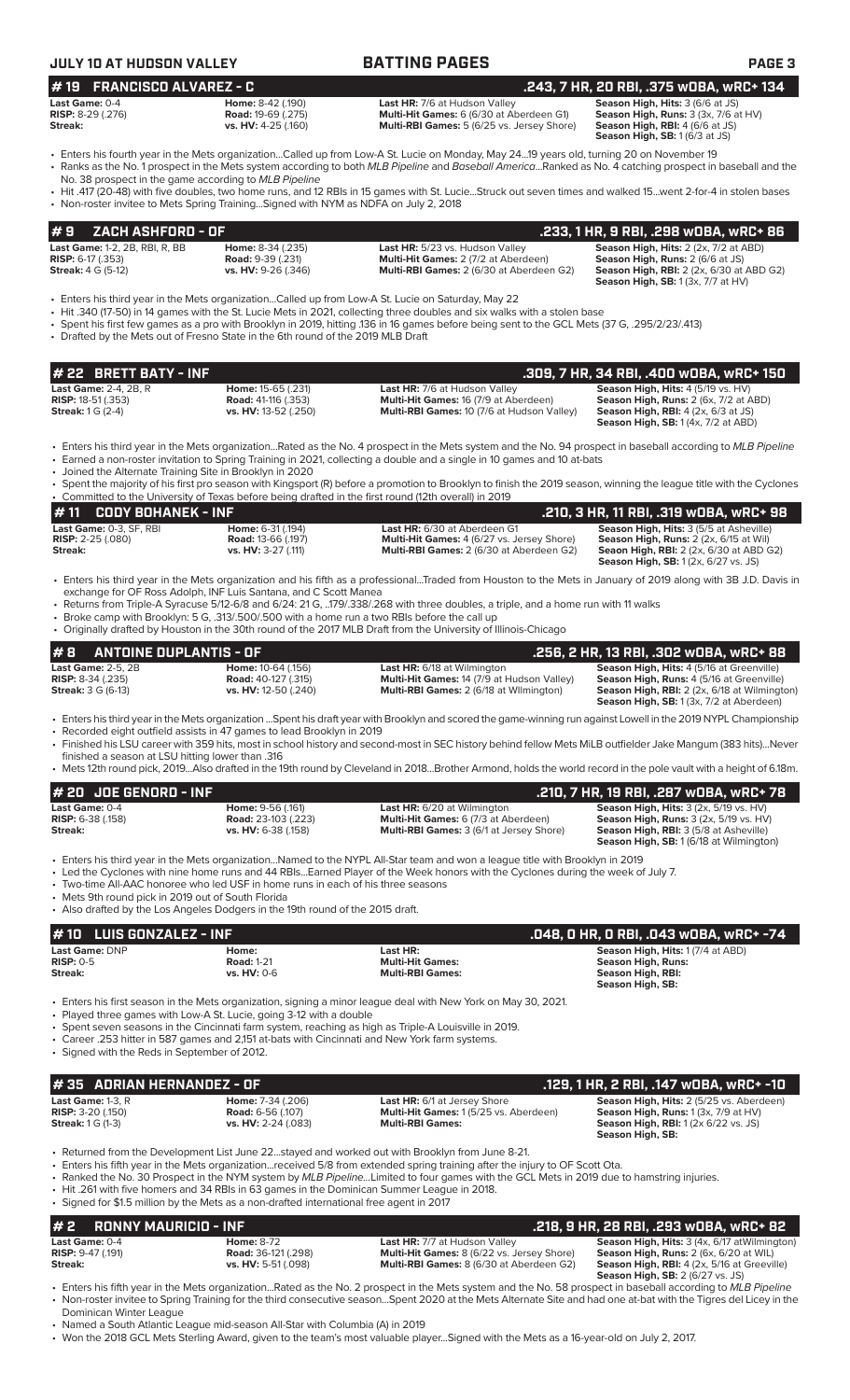## **JULY 10 AT HUDSON VALLEY BATTING PAGES PAGE 4**

### **# 16 JOSE MENA - C .174, 1 HR, 4 RBI, .246 wOBA, wRC+ 53 Last Game:** DNP **Home:** 1-18 **Last HR: Season High, Hits:** 3 (6/20 at Wilmington) **RISP:** 2-12 (.167) **Road:** 6-24 **Multi-Hit Games:** 1 (6/20 at Wilmington) **Season High, Runs:** 2 (6/30 at ABD G2) **Streak:**  $\frac{1}{2}$  (1.37) **Season High, RBI:** 1 (4x, 6/23 vs. JS)<br>**Streak: Streak: Streak: Streak: Streak: Season High, RBI:** 1 (4x, 6/23 vs. JS) **Season High, SB:**

• Enters his sixth year in the Mets organization<br>• Won a 2019 NYPL Championship with Brookl

• Won a 2019 NYPL Championship with Brooklyn, posting his best offensive season as a professional, posting career highs in batting average, hits, home runs, RBIs, and runs

• Has caught 81% of would-be base stealers (51 of 81) in his previous four seasons in the system.

| • Signed with the Mets on June 22, 2016 as international free agent.              |                                                                            |                                                                                                       |                                                                                                                                                       |
|-----------------------------------------------------------------------------------|----------------------------------------------------------------------------|-------------------------------------------------------------------------------------------------------|-------------------------------------------------------------------------------------------------------------------------------------------------------|
| $# 4$ LT STRUBLE - OF                                                             |                                                                            |                                                                                                       | .250. 0 HR. 3 RBI. .346 WOBA. wRC+ 116                                                                                                                |
| Last Game: (pinch hit)<br><b>RISP:</b> $4-12$ (.333)<br><b>Streak: 3 G (4-10)</b> | <b>Home: 6-19 (.316)</b><br><b>Road:</b> 4-18 (.222)<br><b>vs. HV: 2-9</b> | Last HR:<br>Multi-Hit Games: 1 (6/25 vs. Jersey Shore)<br><b>Multi-RBI Games: 2 (7/3 at Aberdeen)</b> | Season High, Hits: 2 (6/25 vs. JS)<br><b>Season High, Runs: 1 (5x, 7/3 at ABD)</b><br><b>Season High, RBI:</b> 2 (2x, 7/3 at ABD)<br>Season High, SB: |

• Enters his third year in the Mets organization...Returned 6/8 from Triple-A Syracuse...went 1-2 with a walk in two games...received from Low-A St Lucie on 5/18. • With Brooklyn 5/19-5/23: 1-5...Went 6-21 (.286) with three RBIs and four walks in seven games with the St. Lucie Mets to begin the year

• Played in the GCL in 2019, hitting .231 over 18 games during his draft year  $\epsilon$  selected by the Mets in the 29th round in 2019 out of Felic

|                             | . Ocicetted by the micto in the 20th round in 2010 out or religion collegeI lally home number, i to |                                                                                                |                                             |  |  |  |  |  |  |  |
|-----------------------------|-----------------------------------------------------------------------------------------------------|------------------------------------------------------------------------------------------------|---------------------------------------------|--|--|--|--|--|--|--|
| <b>#17 JUAN URIARTE - C</b> |                                                                                                     |                                                                                                | .204, 0 HR, 1 RBI, .249 wOBA, wRC+ 55       |  |  |  |  |  |  |  |
| Last Game: DNP              | <b>Home: 6-20</b>                                                                                   | Last HR:                                                                                       | <b>Season High, Hits: 2 (6/9 vs. HV G2)</b> |  |  |  |  |  |  |  |
| $RISP: 2-8$                 | <b>Road: 5-31</b>                                                                                   | <b>Multi-Hit Games:</b> 1 (6/9 vs. Hudson Valley G2) <b>Season High, Runs:</b> 2 (5/19 vs. HV) |                                             |  |  |  |  |  |  |  |
| Streak:                     | vs. HV: 5-15 (.333)                                                                                 | <b>Multi-RBI Games: 1 (6/18 at Wilmington)</b>                                                 | <b>Season High, RBI:</b> 2 (6/18 at WIL)    |  |  |  |  |  |  |  |
|                             |                                                                                                     |                                                                                                | Season High, SB:                            |  |  |  |  |  |  |  |

• Enters his eighth year in the Mets organization...Spent 2019 with Columbia (A) and the GCL Mets (R)

• Injured in his first at-bat with Brooklyn in 2018 on Opening Day at Staten Island, missing the entire season

• Finished 10th in batting average in the Appalachian League with Kingsport in 2017, hitting .305

• Caught 16 of 44 (36%) would-be base stealers in 2019. Signed with the Mets as a NDFA on July 4, 2014.

| # 12 JEREMY VASQUEZ - INF               |                   |                                                  | .219, 2 HR, 5 RBI, .306 wOBA, wRC+ 90           |
|-----------------------------------------|-------------------|--------------------------------------------------|-------------------------------------------------|
| <b>Last Game: 2-4, 2B, HR, 2 RBI, R</b> | <b>Home: 3-16</b> | <b>Last HR: 7/9 at Hudson Valley</b>             | <b>Season High, Hits: 2 (7/9 at HV)</b>         |
| $RISP: 1-5$                             | <b>Road: 4-16</b> | <b>Multi-Hit Games: 2 (7/9 at Hudson Valley)</b> | <b>Season High, Runs:</b> $1(4x, 7/9$ at $HV$ ) |
| <b>Streak:</b> 1 G (2-4)                | vs. HV: 2-7       | <b>Multi-RBI Games: 2 (7/9 at Hudson Valley)</b> | <b>Season High, RBI: 3 (6/25 vs. JS)</b>        |
|                                         |                   |                                                  | <b>Season High, SB: 1 (7/2 at ABD)</b>          |

• Enters his fifth season in the Mets organization...Received from Double-A Binghamton on June 22

Played 32 games with the RumblePonies this season, hitting .171 (18-105) with one double, one home run, and 11 RBIs.

• Played with Brooklyn in 2017, hitting .225 with one home run and eight RBIs in 31 games.

• Drafted by the Mets in the 28th round of the 2017 MLB Draft from Nova Southeastern in his home state of Florida...Is from Palm City, FL.

| Hardest Hit Balls - 2021 (not all games listed- from available Trackman data) |                                   |                         |                  |                 |  |      |                          |                           |           |                   |
|-------------------------------------------------------------------------------|-----------------------------------|-------------------------|------------------|-----------------|--|------|--------------------------|---------------------------|-----------|-------------------|
| Date                                                                          | Player                            | <b>Upponent</b>         | <b>Exit Velo</b> | Result          |  | Date | Player                   | <b>Opponent</b>           | Exit Velo | Result            |
| 6/12                                                                          | Francisco Alvarez                 | vs. Hudson Valley 112.5 |                  | Double          |  | 6/5  | <b>Francisco Alvarez</b> | at Jersev Shore           | 108.7     | Ground Ball Out   |
| 6/11                                                                          | Brett Baty                        | vs. Hudson Valley 111.2 |                  | Ground Out      |  | 6/2  | <b>Francisco Alvarez</b> | at Jersev Shore           | 108.7     | Single            |
| 6/29                                                                          | Ronny Mauricio                    | at Aberdeen             | 110.4            | Single          |  | 6/16 | Ronny Mauricio           | at Wilmington             | 107.5     | Home Run          |
| 7/3                                                                           | Luis Gonzalez                     | at Aberdeen             | 109.9            | Ground Out      |  | 6/15 | Ronny Mauricio           | at Wilmington             | 107.2     | Single            |
| 6/1                                                                           | Adrian Hernandez                  | at Jersev Shore         | 109.8            | <b>Home Run</b> |  | 6/9  | Brett Baty               | vs. Hudson ValleyG2 107.3 |           | Double            |
| 6/6                                                                           | Francisco Alvarez                 | at Jersev Shore         | 109.7            | Single          |  | 5/23 | Havden Senger            | vs. Hudson Valley         | 107       | <b>Home Run</b>   |
| 6/1                                                                           | Ronny Mauricio                    | at Jersey Shore         | 109.6            | <b>Triple</b>   |  | 5/29 | Ronny Mauricio           | vs. Aberdeen              | 107       | Line Drive Out    |
| 6/22                                                                          | Brett Baty                        | vs. Jersey Shore        | 109.2            | Double          |  | 6/6  | <b>Francisco Alvarez</b> | at Jersey Shore           | 106.9     | Double            |
| 6/15                                                                          | Francisco Alvarez                 | at Wilmington           | 109.2            | Single          |  | 6/30 | <b>Francisco Alvarez</b> | at Aberdeen G1            | 106.7     | Ground Ball Out   |
| 6/1                                                                           | Francisco Alvarez at Jersey Shore |                         | 109.0            | Home Run        |  | 6/6  | Joe Genord               | at Jersey Shore           | 106.6     | Ground Ball Out   |
| 5/25                                                                          | Francisco Alvarez vs. Aberdeen    |                         | 109              | Single          |  | 7/3  | Luke Ritter              | at Aberdeen               | 106.5     | Line Drive Single |

# **Recent Home Run Chart**

| Date | Player                                       | <b>Opponent</b>            | Exit Velo | Launch Anole | Distance |      | Francisco Alvarez vs. Jersey Shore 99.1 mph |                            |             | 28.3 | $391$ ft. |
|------|----------------------------------------------|----------------------------|-----------|--------------|----------|------|---------------------------------------------|----------------------------|-------------|------|-----------|
| 6/9  | Cody Bohanek                                 | vs. Hudson Valley 103 mph  |           | 27           | 405 ft.  | 6/26 | Brett Baty                                  | vs. Jersey Shore 103.8 mph |             | 19.8 | 370 ft.   |
|      | Gerson Molina                                | vs. Hudson Valley 98.4 mph |           | 29           | 390 ft.  |      | Francisco Alvarez vs. Jersey Shore 97.4 mph |                            |             | 24.4 | 369 ft.   |
|      | Brett Baty                                   | vs. Hudson Valley 91 mph   |           | 32           | 342 ft.  | 6/29 | Luke Ritter                                 | at Aberdeen                | $101$ mph   | 35.8 | 417 ft.   |
| 6/12 | Francisco Alvarez vs. Hudson Valley 99.5 mph |                            |           | 29           | 381 ft.  | 6/30 | Cody Bohanek                                | at Aberdeen G1             | $102.3$ mph | 25.6 | 436 ft.   |
| 6/16 | Ronny Mauricio                               | at Wilmington              | 107.5 mph | 22           | 426 ft.  | 6/30 | Ronny Mauricio                              | at Aberdeen G2             | $104$ mph   | 24.5 | 417 ft.   |
| 6/17 | Blake Tiberi                                 | at Wilmington              |           |              |          | 7/4  | Luke Ritter                                 | at Aberdeen                |             |      |           |
| 6/18 | Luke Ritter                                  | at Wilmington              |           |              |          | 7/6  | Francisco Alvarez at Hudson Valley          |                            |             |      |           |
|      | Antoine Duplantis at Wilmington              |                            |           |              |          |      | Brett Baty                                  | at Hudson Valley           |             |      |           |
|      | Blake Tiberi                                 | at Wilmington              |           |              |          |      | Luke Ritter                                 | at Hudson Valley           |             |      |           |
| 6/19 | Luke Ritter                                  | at Wilmington              | 107 mph   |              | 453 ft.  | 7/7  | Ronny Mauricio                              | at Hudson Valley           |             |      |           |
| 6/25 | Jeremy Vasquez                               | vs. Jersey Shore 93.6 mph  |           | 27.9         | 348 ft.  | 7/9  | Jeremy Vasquez                              | at Hudson Valley           |             |      |           |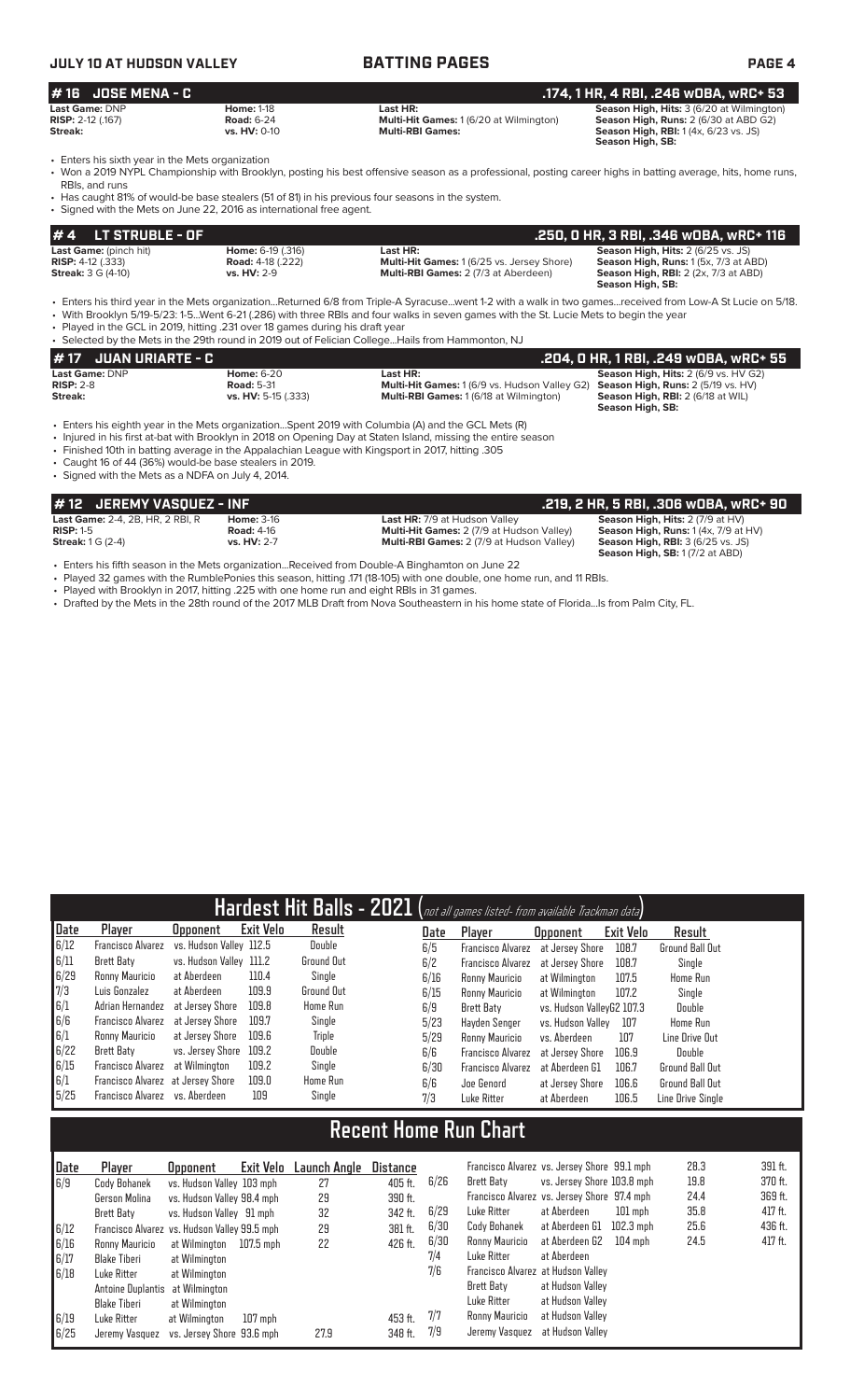| #18                                | <b>ANDREW EDWARDS - LHP</b>                                                                                                                                                                     | 28.9 K%, 13.4 BB%, 1.99 ERA, 16 G                        |                                  |              |                        |             | <b>LAST FIVE APPEARANCES</b>     |                           |                             |                           |                           |                                       |                   |
|------------------------------------|-------------------------------------------------------------------------------------------------------------------------------------------------------------------------------------------------|----------------------------------------------------------|----------------------------------|--------------|------------------------|-------------|----------------------------------|---------------------------|-----------------------------|---------------------------|---------------------------|---------------------------------------|-------------------|
| Last App: 7/7 at HV                | Last Loss: 6/19 at WIL                                                                                                                                                                          | <b>SV/OP (Last):</b> 1/1 (6/15 at WIL)                   | Holds:                           |              |                        |             | <b>ANDREW EDWARDS</b>            |                           |                             |                           |                           |                                       |                   |
| Leadoff: 2-19                      | <b>Inherited Runners/Stranded: 5/5</b>                                                                                                                                                          |                                                          |                                  | DATE         | OPP                    | <b>DEC</b>  | IP                               | н                         | R                           | ER                        | BB                        | Κ                                     | H                 |
|                                    | Enters his third year in the Mets organizationStruck out the final batter in Game 3 of the 2019<br>NYPL Championship Series to win Brooklyn's first outright minor league title in team history |                                                          |                                  | 6/19<br>6/24 | @ WIL<br>vs. JS        | L           | 1.0<br>1.1                       | 4<br>$\circ$              | 1<br>$\circ$                | 1<br>$\circ$              | 2<br>3                    | 1<br>$\overline{2}$                   | 0<br>0            |
|                                    | • Spent the entire 2019 season with the Cyclones, collecting three saves                                                                                                                        |                                                          |                                  | 6/29         | @ ABD                  |             | 1.0                              | $\circ$                   | $\circ$                     | $\circ$                   | $\circ$                   | $\mathsf{O}\xspace$                   | O                 |
|                                    | . Went to New Mexico State for two seasons after pitching a pair of campaigns for Central Arizona.                                                                                              |                                                          |                                  | 7/2          | @ ABD                  |             | 1.1                              | $\overline{2}$            | 0                           | $\circ$                   | $\circ$                   | 3                                     | 0                 |
| #46                                | <b>JOSH HEJKA - RHP</b>                                                                                                                                                                         |                                                          | 16.1 K%, 5.4 BB%, 3.12 ERA, 11 G | 7/7          | @ HV                   |             | 2.0                              | $\mathbf{1}$              | $\circ$                     | $\circ$                   | $\circ$                   | 3                                     | O                 |
| Last App: 7/7 at HV                | Last Loss:                                                                                                                                                                                      | SV/OP (Last):                                            | Holds: 2                         | DATE         | OPP                    | <b>DEC</b>  | <b>JOSH HEJKA</b><br>IP          | н                         | R                           | ER                        | BB                        | Κ                                     | HI                |
| Leadoff: 7-23                      | Inherited Runners/Stranded: 10/5                                                                                                                                                                |                                                          |                                  | 6/19         | @ WIL                  |             | 3.1                              | 3                         | $\mathbf{1}$                | $\mathbf{1}$              | $\circ$                   | 1                                     | 0                 |
|                                    | • Returns to Brooklyn after spending time with Binghamton (6/3-6/9) and Syracuse (6/10-6/18).                                                                                                   |                                                          |                                  | 6/25         | vs. JS                 |             | 2.1                              | $\mathbf{1}$              | $\circ$                     | $\circ$                   | $\circ$                   | 4                                     | 0                 |
|                                    | · Enters his third year in the Mets organizationWon a 2019 NYPL title with Brooklyn, splitting time                                                                                             |                                                          |                                  | 6/29<br>7/3  | @ ABD<br>@ ABD         | н           | 3.0<br>2.1                       | 3<br>$\overline{2}$       | 0<br>$\overline{2}$         | $\circ$<br>$\circ$        | $\mathbf{1}$<br>1         | $\mathbf{1}$<br>$\overline{2}$        | $\circ$<br>0      |
|                                    | with the Cyclones and Kingsport Mets                                                                                                                                                            |                                                          |                                  | 7/7          | @ HV                   |             | 2.1                              | 3                         | $\mathbf{1}$                | $\Omega$                  | 1                         | 1                                     | O                 |
|                                    | · Signed as a minor league free agent in mid-summer after pitching in six games with the Westside                                                                                               |                                                          |                                  |              |                        |             |                                  |                           |                             |                           |                           |                                       |                   |
|                                    | Wolly Mammoths in the United Shore Baseball League<br>. Pitched all four years at Johns Hopkins, switching to submarine later in his career.                                                    |                                                          |                                  |              |                        |             | <b>BRIAN METOYER</b>             |                           |                             |                           |                           |                                       |                   |
| #5                                 | <b>BRIAN METOYER - RHP</b>                                                                                                                                                                      |                                                          | 33.3 K%, 13 BB%, 3.86 ERA, 9 G   | DATE         | OPP                    | <b>DEC</b>  | IP                               | Н                         | R                           | ER                        | BB                        | Κ                                     | H                 |
| Last App: 6/15 at WIL              | <b>Last Loss:</b> 5/15 at GVL                                                                                                                                                                   | <b>SV/OP (Last):</b> 1/1 (6/3 at JS)                     | Holds:                           | 5/23         | vs. HV<br>5/29 vs. ABD |             | 2.0<br>1.1                       | $\circ$<br>$\mathbf{1}$   | $\mathbf 0$<br>$\mathbf{1}$ | $\circ$<br>$\mathbf{1}$   | $\mathbf{1}$<br>2         | $\mathbf{1}$<br>2                     | C<br>C            |
|                                    | Leadoff: 4-12, 2 BB, HBP Inherited Runners/Stranded: 4/3                                                                                                                                        |                                                          |                                  | 6/3          | @ JS                   | SV          | 2.0                              | 3                         | $\mathbf{1}$                | 1                         | $\mathbf 0$               | 5                                     | C                 |
|                                    | · Enters his fourth year in the Mets orgWon a New York Penn League title with Brooklyn in 2019                                                                                                  |                                                          |                                  | 6/9          | vs. HV G1              |             | 1.1                              | $\circ$                   | $\circ$                     | $\circ$                   | $\overline{2}$            | 3                                     | C                 |
|                                    | • Struck out 40 batters over 28.2 innings with BrooklynSpent his first professional season with                                                                                                 |                                                          |                                  | 6/15         | @ WIL                  | W           | 2.0                              | $\circ$                   | $\mathbf 0$                 | $\mathbf 0$               | $\mathbf{1}$              | 3                                     | C                 |
| <b>GCL Mets and Kingsport Mets</b> |                                                                                                                                                                                                 |                                                          |                                  | DATE         | OPP                    | <b>DEC</b>  | <b>BRYCE MONTES DE OCA</b><br>IP | H.                        | R                           | <b>ER</b>                 | BB                        | K                                     | HI                |
|                                    | • Joins Ronnie Robbins (30th, 1981 - Toronto) as the only two LSU-Alexandria Generals to be                                                                                                     |                                                          |                                  | 6/9          | vs. HV G2 SV           |             | 2.0                              | $\circ$                   | $\circ$                     | $\circ$                   | 2                         | 2                                     | O                 |
|                                    | drafted by a MLB team in school history                                                                                                                                                         |                                                          |                                  | 6/12         | vs. HV                 | L           | 1.2                              | 2                         | 2                           | $\mathbf{1}$              | $\circ$                   | $\overline{4}$                        | 0                 |
|                                    | • Native of Natchitoches (NACK-ah-tish), the oldest city in Louisiana (est. 1714).                                                                                                              |                                                          |                                  | 6/17<br>7/2  | @ WIL<br>@ ABD         | SV          | 2.0<br>1.0                       | 2<br>$\mathbf 0$          | 2<br>$\circ$                | $\overline{2}$<br>$\circ$ | 3<br>1                    | $\mathsf{O}\xspace$<br>$\overline{2}$ | 0<br>O            |
| #43                                | <b>BRYCE MONTES DE OCA - RHP</b>                                                                                                                                                                | 27.4 K%, 21.4 BB%, 3.38 ERA, 14 G                        |                                  | 7/6          | @ HV                   | Г           | 0.2                              | $\mathbf{1}$              | $\overline{2}$              | $\overline{2}$            | 3                         | 0                                     | O                 |
| Last App: 7/6 at HV                | Last Loss: 7/6 at HV                                                                                                                                                                            | <b>SV/OP (Last):</b> 2/2 (7/2 at ABD)                    | Holds: 1                         |              |                        |             | <b>COLBY MORRIS</b>              |                           |                             |                           |                           |                                       |                   |
| <b>Leadoff: 4-14, 4 BB</b>         | <b>Inherited Runners/Stranded: 2/2</b>                                                                                                                                                          |                                                          |                                  | DATE         | OPP                    | <b>DEC</b>  | IP                               | н                         | R                           | ER                        | BB                        | Κ                                     | HI                |
|                                    | • Enters his fourth year in the Mets orgHas not pitched as a professional due to injuries<br>• Underwent Tommy John surgery as a high school junior and missed 2016 after having ulnar          |                                                          |                                  | 6/16         | @ WIL                  |             | 2.0<br>3.0                       | $\overline{2}$<br>$\circ$ | $\mathbf 0$<br>0            | $\circ$<br>$\circ$        | $\mathbf{1}$<br>3         | 0<br>$\overline{4}$                   | 0<br>0            |
| nerve transposition                |                                                                                                                                                                                                 |                                                          |                                  | 6/22<br>6/26 | vs. JS<br>vs. JS       |             | 1.2                              | 4                         | 1                           | $\overline{2}$            | $\mathbf{1}$              | $\mathbf{1}$                          | O                 |
|                                    | • Previously drafted by Washington in the 15th round of the 2017 MLB Draft and by the Chicago                                                                                                   |                                                          |                                  | 7/2          | @ ABD                  | W           | 2.0                              | $\circ$                   | 0                           | 0                         | $\circ$                   | $\overline{2}$                        | O                 |
|                                    | White Sox in the 14th round of the 2015 MLB Draft.                                                                                                                                              |                                                          |                                  | 7/9          | @ HV                   |             | 2.2                              | 3                         | 3                           | 3                         | $\mathbf{1}$              | 1                                     | O                 |
| #38                                | <b>COLBY MORRIS - RHP</b>                                                                                                                                                                       | 17.4 K%, 15.4 BB%, 5.40 ERA, 10 G                        |                                  |              |                        |             | <b>CONNOR O'NEIL</b>             |                           |                             |                           |                           |                                       |                   |
| Last App: 7/9 at ABD               | <b>Last Loss:</b>                                                                                                                                                                               | SV/OP (Last):                                            | Holds:                           | DATE<br>6/20 | OPP<br>@ WIL           | <b>DEC</b>  | IP<br>2.0                        | Н<br>$\mathbf{1}$         | R<br>$\mathbf 0$            | ER<br>$\circ$             | BB<br>$\circ$             | Κ<br>$\circ$                          | H                 |
| Leadoff: 5-16, 3 BB                | Inherited Runners/Stranded: 6/2                                                                                                                                                                 |                                                          |                                  | 6/24         | vs. JS                 |             | 3.0                              | $\mathbf{1}$              | O                           | $\circ$                   | 2                         | $\mathbf{1}$                          | C<br>C            |
|                                    | • Enters his first season in the Mets organizationcalled up from Low-A St. Lucie on May 20                                                                                                      |                                                          |                                  |              | 6/30 @ ABD G2          |             | 1.1                              | 4                         | 3                           | 3                         | $\mathbf{1}$              | $\overline{2}$                        | C                 |
|                                    | • Made four scoreless appearances in relief for the St. Lucie Mets to being 2021                                                                                                                |                                                          |                                  | 7/4          | @ ABD                  |             | 1.1                              | $\overline{2}$            | $\circ$                     | $\Omega$                  | $\mathbf{1}$              | $\overline{2}$                        | C                 |
|                                    | • Minor League free agent signingpitched at Middlebury in Vermont                                                                                                                               |                                                          |                                  |              |                        |             | <b>MICHEL OTANEZ</b>             |                           |                             |                           |                           |                                       |                   |
| #9                                 | <b>CONNOR O'NEIL - RHP</b>                                                                                                                                                                      |                                                          | 14.3 K%, 11.4 BB%, 3.52 ERA, 4 G | DATE         | OPP                    | DEC         | IP                               | Н                         | R                           | ER                        | BB                        | K                                     | H                 |
| Last App: 7/4 at ABD               | <b>Last Loss:</b>                                                                                                                                                                               | SV/OP (Last):                                            | Holds:                           | 6/22<br>6/26 | vs. JS<br>vs. JS       | W           | 1.1<br>2.1                       | $\mathbf{1}$<br>2         | $\circ$<br>$\mathbf{1}$     | $\circ$<br>$\mathbf{1}$   | $\overline{2}$<br>$\circ$ | $\mathbf{1}$<br>5                     | C<br>C            |
| Leadoff: 2-7                       | Inherited Runners/Stranded: 6/1                                                                                                                                                                 |                                                          |                                  | 7/1          | @ ABD                  |             | 0.2                              | $\mathsf O$               | $\circ$                     | $\circ$                   | 1                         | $\overline{2}$                        | C                 |
|                                    | · Enters his fifth year in the Mets organizationreceived from Double-A Binghamton on 6/20<br>• Has not pitched in 2021Last pitched for Advanced-A St. Lucie in 2019                             |                                                          |                                  | 7/4          | @ ABD                  |             | 2.0                              | $\mathbf{1}$              | $\mathbf{1}$                | $\mathbf{1}$              | 3                         | $\mathbf{1}$                          | C                 |
|                                    | · Spent his first professional season with Brooklyn in 2017, pitching 19 times in relief                                                                                                        |                                                          |                                  | 7/9          | @ HV                   |             | 1.0                              | 0                         | 0                           | 0                         | 1                         | 1                                     | C                 |
|                                    | • Drafted by the Mets in the 7th round of the 2017 MLB Draft from Cal State-Northridge                                                                                                          |                                                          |                                  |              |                        |             | <b>HUNTER PARSONS</b>            |                           |                             |                           |                           |                                       |                   |
|                                    |                                                                                                                                                                                                 |                                                          |                                  | 6/5          | DATE OPP<br>@ JS       | DEC         | IP<br>3.0                        | н<br>2                    | $\mathsf{R}$<br>2           | ER<br>2                   | BB<br>2                   | Κ<br>5                                | H<br>$\mathbf{1}$ |
| #26                                | <b>MICHEL OTANEZ - RHP</b>                                                                                                                                                                      | 25.0 K%, 20.8 BB%, 5.85 ERA, 17 G                        |                                  |              | 6/9 vs. HV G2          |             | 3.0                              | $\overline{2}$            | 3                           | 3                         | 1                         | 3                                     | 1                 |
| Last App: 7/9 at ABD               | <b>Last Loss:</b>                                                                                                                                                                               | <b>SV/OP (Last): 0/2 (BS vs. JS)</b>                     | Holds: 1                         | 6/13         | vs. HV                 |             | 1.0                              | $\overline{2}$            | 2                           | $\mathbf{1}$              | 2                         | 0                                     | 0                 |
| Leadoff: 3-17                      | <b>Inherited Runners/Stranded: 14/4</b>                                                                                                                                                         |                                                          |                                  | 7/2<br>7/9   | @ ABD<br>@ HV          |             | 0.2<br>2.0                       | 0<br>1                    | 2<br>0                      | $\overline{2}$<br>$\circ$ | 2<br>$\mathbf{1}$         | 1<br>1                                | O<br>O            |
|                                    | • Enters his sixth year in the Mets orgNo. 26 prospect in the system according to MLB Pipeline<br>• Returns to Brooklyn for the second assignment in a row                                      |                                                          |                                  |              |                        |             |                                  |                           |                             |                           |                           |                                       |                   |
|                                    | . Pitched with the Cyclones and won an NYPL title in 2019 and also spent time with Kingsport                                                                                                    |                                                          |                                  | DATE         | OPP                    | <b>DEC</b>  | <b>MITCH RAGAN</b><br>IP         | H                         | R                           | ER                        | BB                        | Κ                                     | H                 |
|                                    | • Missed 2017 due to injuryStruck out 21 batters in 21.1 innings with the DSL Mets1 in 2016.                                                                                                    |                                                          |                                  | 6/23         | vs. JS                 | BS, W       | 2.2                              | 0                         | 1                           | 0                         | 2                         | $\mathbf{1}$                          | C                 |
| #44                                | <b>HUNTER PARSONS - RHP</b>                                                                                                                                                                     | 22.4 K%, 16.4 BB%, 4.91 ERA, 8 G                         |                                  | 6/27         | vs. JS                 |             | 2.0                              | 0                         | 0                           | $\circ$                   | 1                         | 3                                     | C                 |
| Last App: 7/9 at HV                | <b>Last Loss:</b>                                                                                                                                                                               | SV/OP (Last):                                            | Holds:                           | 6/30<br>7/3  | @ ABD<br>@ ABD         | SV<br>BS, L | 0.2<br>0.1                       | 2<br>$\overline{2}$       | 0<br>$\overline{2}$         | 0<br>0                    | 0<br>0                    | $\mathbf{1}$<br>0                     | C<br>C            |
| <b>Leadoff: 2-11, 3 BB</b>         | <b>Inherited Runners/Stranded: 4/2</b>                                                                                                                                                          |                                                          |                                  | 7/6          | @ HV                   |             | 1.1                              | 2                         | $\mathbf{1}$                | 1                         | 0                         | 2                                     | C                 |
|                                    | • Enters his third year in the Mets orgCalled up from Low-A St. Lucie on May 20                                                                                                                 |                                                          |                                  |              |                        |             | <b>EVY RUIBAL</b>                |                           |                             |                           |                           |                                       |                   |
|                                    | • Made four relief appearances with the Mets (A-), striking out 18 in 10 innings (45% K rate).                                                                                                  |                                                          |                                  | DATE         | OPP                    | DEC         | IP                               | н                         | R                           | ER                        | BB                        | Κ                                     | H                 |
|                                    | • Pitched with the Cyclones and won an NYPL title in 2019                                                                                                                                       |                                                          |                                  | 6/29         | @ ABD                  |             | 1.0                              | 1                         | 2                           | $\overline{2}$            | 1                         | $\mathbf{1}$                          | O                 |
|                                    |                                                                                                                                                                                                 |                                                          |                                  | 7/6          | @ HV                   |             | 2.0                              | $\mathbf{1}$              | $\mathbf{1}$                | $\mathbf{1}$              | $\mathbf{1}$              | $\overline{2}$                        | O                 |
| #48                                | <b>MITCH RAGAN - RHP</b>                                                                                                                                                                        | 25.0 K%, 12.5 BB%, 1.83 ERA, 13 G                        |                                  |              |                        |             |                                  |                           |                             |                           |                           |                                       |                   |
| Last App: 7/6 at ABD               | Last Loss: 7/3 at Aberdeen                                                                                                                                                                      | SV/OP (Last): 2/5 (6/30 at ABD G2) Holds: 1              |                                  |              |                        |             |                                  |                           |                             |                           |                           |                                       |                   |
|                                    | Leadoff: 5-12, 4 BB, HR Inherited Runners/Stranded: 9/5                                                                                                                                         |                                                          |                                  |              |                        |             |                                  |                           |                             |                           |                           |                                       |                   |
|                                    | • Enters his third year in the Mets organizationWon a title with Brooklyn in 2019,                                                                                                              |                                                          |                                  |              |                        |             |                                  |                           |                             |                           |                           |                                       |                   |
|                                    | earning the win in the championship-clinching game against Lowell                                                                                                                               |                                                          |                                  |              |                        |             |                                  |                           |                             |                           |                           |                                       |                   |
|                                    | • Named a New York-Penn League All-Star with the Cyclones<br>• Named the 2019 Big East Pitcher of the Year with Creighton                                                                       |                                                          |                                  |              |                        |             |                                  |                           |                             |                           |                           |                                       |                   |
|                                    | . Pitched at Creighton for two seasonsspent 2017 with lowa West & 2016 with Wayne State.                                                                                                        |                                                          |                                  |              |                        |             |                                  |                           |                             |                           |                           |                                       |                   |
|                                    |                                                                                                                                                                                                 |                                                          |                                  |              |                        |             |                                  |                           |                             |                           |                           |                                       |                   |
| #50<br>Last App: 7/6 at HV         | <b>EVY RUIBAL - RHP</b><br><b>Last Loss:</b>                                                                                                                                                    | 23.1%, 15.4 BB% 9.00 ERA, 2 G<br>SV/OP (Last):<br>Holds: |                                  |              |                        |             |                                  |                           |                             |                           |                           |                                       |                   |
|                                    |                                                                                                                                                                                                 |                                                          |                                  |              |                        |             |                                  |                           |                             |                           |                           |                                       |                   |

**Leadoff:** 1-2 **Inherited Runners/Stranded:**

• Signed to a minor league deal on June 27 from the Florence Y'alls (Frontier League)

• Pitched in the Dodgers system from 2015-2018, reaching High-A Rancho Cucamonga

• Drafted by the Dodgers in the 16th round of the 2017 MLB Draft from Notre Dame

• From Milburn, New Jersey, attending Milburn High School

|                |           | <b>Number of Pitches Thrown</b> |     |     |     |      |      |  |  |  |
|----------------|-----------|---------------------------------|-----|-----|-----|------|------|--|--|--|
| <b>Pitcher</b> | Days Rest | 7/6                             | 7/7 | 7/8 | 7/9 | 7/10 | 7/11 |  |  |  |
| Edwards        | 2         | --                              | 30  |     |     |      |      |  |  |  |
| Hejka          | 2         |                                 | 39  |     |     |      |      |  |  |  |
| Montes de Oca  | 3         | 34                              | --  | --  | --  | --   |      |  |  |  |
| Morris         | 0         | --                              |     |     | 54  |      |      |  |  |  |
| O'Neil         | 5         | --                              |     |     | --  |      |      |  |  |  |
| Otanez         | $\Omega$  | --                              |     |     | 12  | --   |      |  |  |  |
| Parsons        | 0         | --                              |     |     | 29  |      |      |  |  |  |
| Ragan          | 3         | 28                              |     |     | --  | --   |      |  |  |  |
| Ruibal         | 3         | 26                              |     |     |     |      |      |  |  |  |

| <b>ANDREW EDWARDS</b> |            |     |                |                |                   |                |   |                              |  |
|-----------------------|------------|-----|----------------|----------------|-------------------|----------------|---|------------------------------|--|
| OPP                   | <b>DEC</b> | IP  | н              | R              | ER                | BB             | Κ | HR                           |  |
| @ WIL                 | L          | 1.0 | $\overline{4}$ | 1              | 1                 | $\overline{2}$ | 1 | 0                            |  |
| vs. JS                |            | 1.1 | $\Omega$       | 0              | O                 | 3              | 2 | $\Omega$                     |  |
| @ ABD                 |            | 1.0 | $\Omega$       | 0              | O                 | O              | 0 | $\Omega$                     |  |
| @ ABD                 |            | 1.1 | $\overline{2}$ | 0              | $\Omega$          | O              | 3 | $\Omega$                     |  |
| @ HV                  |            | 2.0 | 1              | 0              | $\Omega$          | 0              | 3 | $\Omega$                     |  |
|                       |            |     |                |                |                   |                |   |                              |  |
| OPP                   | <b>DEC</b> | IP  | н              | R              | ER                | BB             | Κ | <b>HR</b>                    |  |
| @ WIL                 |            | 3.1 | 3              | 1              | 1                 | $\Omega$       | 1 | $\Omega$                     |  |
| vs. JS                |            | 2.1 | 1              | $\Omega$       | $\Omega$          | $\Omega$       | 4 | $\Omega$                     |  |
| @ ABD                 |            | 3.0 | 3              | 0              | O                 | 1              | 1 | 0                            |  |
| @ ABD                 | н          | 2.1 | 2              | $\overline{2}$ | $\Omega$          | 1              | 2 | 0                            |  |
| @ HV                  |            | 2.1 | 3              | 1              | ∩                 | 1              | 1 | $\Omega$                     |  |
|                       |            |     |                |                | <b>JOSH HEJKA</b> |                |   | <b>LAST FIVE APPEARANCES</b> |  |

|             |              |            | <b>BRIAN METOYER</b>       |                |                |                |                |                |    |
|-------------|--------------|------------|----------------------------|----------------|----------------|----------------|----------------|----------------|----|
| <b>DATE</b> | OPP          | DEC        | IP                         | Н              | R              | ER             | BB             | Κ              | ΗR |
| 5/23        | vs. HV       |            | 2.0                        | O              | $\Omega$       | $\Omega$       | 1              | 1              | 0  |
| 5/29        | vs. ABD      |            | 1.1                        | 1              | 1              | 1              | 2              | 2              | 0  |
| 6/3         | @ JS         | SV         | 2.0                        | 3              | 1              | 1              | O              | 5              | 0  |
| 6/9         | vs. HV G1    |            | 1.1                        | O              | $\Omega$       | $\Omega$       | 2              | 3              | 0  |
| 6/15        | @ WIL        | W          | 2.0                        | 0              | 0              | 0              | 1              | 3              | 0  |
|             |              |            | <b>BRYCE MONTES DE OCA</b> |                |                |                |                |                |    |
| <b>DATE</b> | <b>OPP</b>   | <b>DEC</b> | IP                         | н              | R              | ER             | BB             | Κ              | ΗR |
| 6/9         | vs. HV G2 SV |            | 2.0                        | $\Omega$       | 0              | O              | $\overline{2}$ | $\overline{2}$ | 0  |
| 6/12        | vs. HV       | L          | 1.2                        | 2              | 2              | 1              | O              | 4              | 0  |
| 6/17        | @ WIL        |            | 2.0                        | $\overline{2}$ | $\overline{2}$ | 2              | 3              | $\Omega$       | 0  |
| 7/2         | @ ABD        | SV         | 1.0                        | 0              | O              | $\Omega$       | 1              | 2              | 0  |
| 7/6         | @ HV         | L          | 0.2                        | 1              | 2              | 2              | 3              | 0              | 0  |
|             |              |            | <b>COLBY MORRIS</b>        |                |                |                |                |                |    |
| <b>DATE</b> | OPP          | <b>DEC</b> | IP                         | н              | R              | ER             | <b>BB</b>      | Κ              | ΗR |
| 6/16        | @ WIL        |            | 2.0                        | $\overline{2}$ | 0              | 0              | 1              | $\Omega$       | 0  |
| 6/22        | vs. JS       |            | 3.0                        | 0              | 0              | 0              | 3              | 4              | 0  |
| 6/26        | vs. JS       |            | 1.2                        | 4              | 1              | $\overline{2}$ | 1              | 1              | 0  |
| 7/2         | @ ABD        | W          | 2.0                        | 0              | 0              | 0              | O              | 2              | 0  |
| 7/9         | @ HV         |            | 2.2                        | 3              | 3              | 3              | 1              | 1              | 0  |
|             |              |            | . <i>.</i> . .             |                | . <b>.</b>     |                |                |                |    |

|      | <b>CONNOR O'NEIL</b> |      |     |                |                         |          |                |   |              |
|------|----------------------|------|-----|----------------|-------------------------|----------|----------------|---|--------------|
|      | DATE OPP             | DEC. | IP  | H.             |                         | R ER     | <b>BB</b>      |   | <b>HR</b>    |
| 6/20 | @ WIL                |      | 2.0 | 1              |                         | 0 O      | $\Omega$       |   | <sup>o</sup> |
|      | 6/24 vs. JS          |      | 30  | 1              | $\Omega$                | $\Omega$ | $\mathcal{P}$  |   |              |
|      | 6/30 @ ABD G2        |      | 11  | $\overline{4}$ | $\overline{\mathbf{3}}$ | 3        | $\overline{1}$ |   |              |
| 7/4  | @ ABD                |      | 11  | $\mathcal{P}$  | <sup>n</sup>            | O        |                | 2 |              |
|      |                      |      |     |                |                         |          |                |   |              |

|      |           |     | <b>MICHEL OTANEZ</b>  |                |                |                |                |   |           |
|------|-----------|-----|-----------------------|----------------|----------------|----------------|----------------|---|-----------|
| DATE | OPP       | DEC | IP                    | н              | R              | ER             | <b>BB</b>      | K | <b>HR</b> |
| 6/22 | vs. JS    |     | 1.1                   | 1              | 0              | Ο              | 2              |   | $\Omega$  |
| 6/26 | vs. JS    | W   | 2.1                   | $\overline{2}$ | 1              | 1              | 0              | 5 | O         |
| 7/1  | @ ABD     |     | 0.2                   | Ο              | O              | Ο              | 1              | 2 | O         |
| 7/4  | @ ABD     |     | 2.0                   | 1              | 1              | 1              | 3              | 1 | O         |
| 7/9  | @ HV      |     | 1.0                   | ი              | O              | O              | 1              |   | O         |
|      |           |     | <b>HUNTER PARSONS</b> |                |                |                |                |   |           |
| DATE | OPP       | DEC | IP                    | н              | R              | ER             | <b>BB</b>      | K | <b>HR</b> |
| 6/5  | $@$ JS    |     | 3.0                   | $\overline{2}$ | 2              | $\overline{2}$ | 2              | 5 | 1         |
| 6/9  | vs. HV G2 |     | 3.0                   | $\overline{2}$ | 3              | 3              | 1              | 3 | 1         |
| 6/13 | vs. HV    |     | 1.0                   | $\overline{2}$ | 2              | 1              | $\overline{2}$ | 0 | 0         |
| 7/2  | @ ABD     |     | 0.2                   | Ο              | $\overline{2}$ | $\overline{2}$ | $\overline{2}$ |   | 0         |
| 7/9  | @ HV      |     | 2.0                   | 1              | O              | ი              | 1              |   | O         |

|      | <b>MITCH RAGAN</b>      |      |                   |               |                          |          |    |               |          |  |
|------|-------------------------|------|-------------------|---------------|--------------------------|----------|----|---------------|----------|--|
| DATE | OPP                     | DEC. | $\mathsf{IP}$     | H.            | R.                       | ER       | BB | К             | HR.      |  |
|      | 6/23 vs. JS BS, W 2.2 0 |      |                   |               | $\overline{\phantom{1}}$ | $\Omega$ | 2  | 1             | O        |  |
| 6/27 | vs. JS                  |      | 2.0               | $\Omega$      | $\Omega$                 | 0        | 1  | 3             | O        |  |
| 6/30 | @ ABD SV                |      |                   | $0.2 \quad 2$ | 0                        | O        | O  | 1             | O        |  |
| 7/3  | @ ABD BS.L 0.1 2 2      |      |                   |               |                          | 0        | 0  | O             | O        |  |
| 7/6  | @ HV                    |      | 1.1               | 2             | 1                        |          | O  | $\mathcal{P}$ | $\Omega$ |  |
|      |                         |      | <b>EVY RUIBAL</b> |               |                          |          |    |               |          |  |
| DATE | OPP                     | DEC. | IP                | н             | R                        | ER       | BB |               | -IR      |  |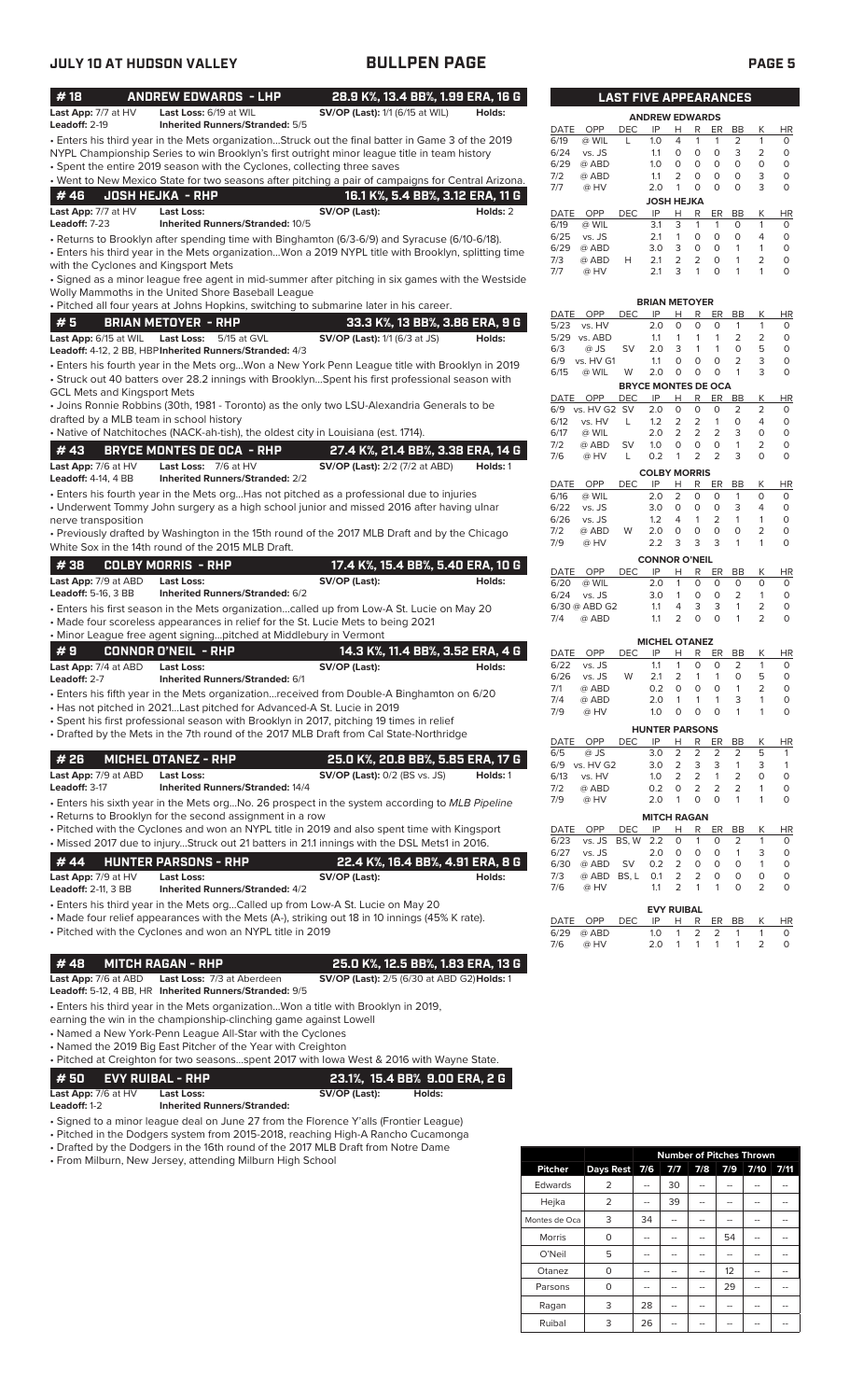| <b>INDIVIDUAL UATTING INDITE</b>                                            |
|-----------------------------------------------------------------------------|
|                                                                             |
|                                                                             |
|                                                                             |
|                                                                             |
|                                                                             |
|                                                                             |
|                                                                             |
| Home Runs, Consecutive Games Three games (2x, last: Luke Ritter, 6/18-6/21) |
|                                                                             |
|                                                                             |
|                                                                             |
|                                                                             |
|                                                                             |
|                                                                             |
|                                                                             |
| Most Extra-Base Hits, Game 3 (3x, Cody Bohanek, 6/15 at Wilmington)         |
|                                                                             |
| <b>TEAM BATTING HIGHS</b>                                                   |
|                                                                             |
|                                                                             |
|                                                                             |
|                                                                             |
|                                                                             |
|                                                                             |
|                                                                             |
|                                                                             |
|                                                                             |

**INDIVIDUAL BATTING HIGHS**

| Most Double Plays Hit into, Game3 (5x, 7/7 at Hudson Valley - 10 innings) |  |
|---------------------------------------------------------------------------|--|

### **FIELDING**

Most Errors, Team, Game...............................................................................6 (5/7 at Asheville) .<br>2 (6x, last: Brett Baty, 6/11 vs. Hudson Valley)<br>3 (5/19 vs. Hudson Valley) Most Double Plays Turned, Nine-Inning Game.......................... 3 (5/19 vs. Hudson Valley) Consecutive Errorless Games, Team.

**C-** Alvarez (18), Uriarte (16), Mena (11), Senger (9) **STARTERS BY POSITION**

**1B-** Genord (40), Ritter (5), Vasquez (5), Bohanek (3), Winaker (2)

**2B-** Ritter (37), Walters (12), Gonzalez (2), Tiberi (1), Struble (1), McNeil (1), Bohanek (1)

**3B-** Baty (41), Tiberi (7), Bohanek (6), Gonzalez (1)

**SS-** Mauricio (43), Bohanek (5), Walters (4), Gonzalez (3)

**LF-** Duplantis (30), Tiberi (12), Bohanek (4), Vasquez (3), Baty (3), Winaker (1), Ashford (1), Struble (1)

**CF-** Hernandez (21), Duplantis (17), Mangum (8), Hernandez (8), Molina (6), Ota (2), Ashford (1)

**RF-** Ashford (21), Molina (10), Struble (10), Bohanek (5), Winaker (4), Hernandez (4), Ota (1)

**DH-** Alvarez (16), Baty (7), Genord (5), Mauricio (5), Ritter (4), Bohanek (3), Tiberi (3), Hernandez (3), Senger (2), Mena (2), Walters (2), Vasquez (2), Mangum (1)

**STARTERS BY BATTING ORDER 1st -** Duplantis (43), Bohanek (4), Tiberi (2), Mangum (2), Struble (2), Ashford (1), McNeil (1)

**2nd -** Bohanek (15), Mauricio (10), Ashford (6), Mangum (5), Duplantis (4), Winaker (4), Tiberi (3), Walters (2), Alvarez (2), Strubble (2), Gonzalez (2), Ritter (1)

**3rd -** Mauricio (40), Baty (15)

**4th-** Baty (36), Ritter (9), Alvarez (9), Genord (1)

**5th-** Alvarez (24), Ritter (14), Genord (4), Senger (4), Ashford (3), Ota (2), Bohanek (2), Hernandez (1), Vasquez (1)

**6th-** Ritter (18), Genord (12), Ashford (8), Bohanek (3), Hernandez (3), Senger (3), Mena (2), Winaker (2), Ota (1), Tiberi (1), Uriarte (1)

**7th-** Genord (22), Tiberi (5), Bohanek (3), Gonzalez (3), Senger (3),Vasquez (3), Uriarte (3), Ashford (3), Ritter (3), Hernandez (2), Walters (2), Mena (2), Winaker (1)

**8th-** Tiberi (11), Hernandez (10), Genord (6), Vasquez (6), Walters (6), Mena (5), Uriarte (5), Ashford (2), Senger (1), Molina (1), Struble (1), Gonzalez (1)

**9th-** Molina (15), Hernandez (12), Walters (7), Uriarte (7), Struble (5), Mena (4), Mangum (2), Struble (2), Tiberi (1)

|             | <b>CATCHERS STEALING</b> |     |            |      |              | <b>MULTI-RUN INNINGS</b> |
|-------------|--------------------------|-----|------------|------|--------------|--------------------------|
| <b>Name</b> | СS                       | АТТ | <b>PCT</b> | Runs | <b>Times</b> | Last                     |
| Alvarez     | 6                        | 29  | 21%        | 6    |              | 7th, 5/20 vs. HV         |
| Mena        |                          | 8   | 25%        | 5    | 4            | 3rd, 6/30 at ABD G2      |
| Senger      | 2                        | 10  | 20%        | 4    | 4            | 8th, 6/26 vs. JS         |
| Uriarte     | 10                       | 28  | 36%        | 3    | 19           | 6th, 7/6 at HV           |
| Team        | 20                       | 75  | 27%        |      | 32           | 9th, 7/9 at HV           |

|                  |                                                | 2               | - 3 |  |                                                           |  |   | 4 5 6 7 8 9 10 + TOTALS |
|------------------|------------------------------------------------|-----------------|-----|--|-----------------------------------------------------------|--|---|-------------------------|
| <b>OPPONENTS</b> | 29   36   52   43   22   30   21   35   16   5 |                 |     |  |                                                           |  |   | 283                     |
| <b>BKLYN</b>     | 30                                             | 19 <sup>1</sup> |     |  | $21 \mid 33 \mid 22 \mid 29 \mid 25 \mid 32 \mid 16 \mid$ |  | 6 | 235                     |

### **JULY 10 AT HUDSON VALLEY HIGH/LOW & CHARTS PAGE 6**

| INDIVIDUAL PITCHING HIGHS                                                   |
|-----------------------------------------------------------------------------|
|                                                                             |
|                                                                             |
| Most Home Runs Allowed, Game4 (2x, Jose Butto, 6/6 at Jersey Shore)         |
|                                                                             |
| Most Strikeouts, Game, Reliever5 (3x, Michel Otanez, 6/26 vs. Jersey Shore) |
|                                                                             |
|                                                                             |
|                                                                             |
|                                                                             |
|                                                                             |
|                                                                             |
|                                                                             |

| TEAM PITCHING HIGHS                                                        |  |
|----------------------------------------------------------------------------|--|
|                                                                            |  |
|                                                                            |  |
|                                                                            |  |
|                                                                            |  |
|                                                                            |  |
|                                                                            |  |
|                                                                            |  |
|                                                                            |  |
|                                                                            |  |
|                                                                            |  |
|                                                                            |  |
|                                                                            |  |
|                                                                            |  |
| Fewest Walks Allowed, Game 1 (4x, last, 7/7 at Hudson Valley - 10 innings) |  |
|                                                                            |  |
| Most Pitchers Used, Extra Innings 5 (5/23 vs. Hudson Valley - 12 innings)  |  |
|                                                                            |  |

|                   | <b>TEAM MISCELLANEOUS</b> |                               |                                                                                |  |  |  |  |  |  |  |
|-------------------|---------------------------|-------------------------------|--------------------------------------------------------------------------------|--|--|--|--|--|--|--|
|                   |                           |                               |                                                                                |  |  |  |  |  |  |  |
|                   |                           |                               | Longest Game, Time, Extra-Inning Game3:30 (6/23 vs. Jersey Shore - 10 innings) |  |  |  |  |  |  |  |
|                   |                           |                               | Shortest Game, Time, Nine-Inning Game  2:20 (5/18 vs. Hudson Valley)           |  |  |  |  |  |  |  |
|                   |                           |                               |                                                                                |  |  |  |  |  |  |  |
|                   |                           |                               |                                                                                |  |  |  |  |  |  |  |
|                   |                           |                               |                                                                                |  |  |  |  |  |  |  |
|                   |                           |                               |                                                                                |  |  |  |  |  |  |  |
|                   |                           |                               |                                                                                |  |  |  |  |  |  |  |
|                   |                           |                               |                                                                                |  |  |  |  |  |  |  |
|                   |                           |                               |                                                                                |  |  |  |  |  |  |  |
|                   |                           |                               |                                                                                |  |  |  |  |  |  |  |
|                   |                           |                               |                                                                                |  |  |  |  |  |  |  |
|                   |                           |                               |                                                                                |  |  |  |  |  |  |  |
|                   |                           | OUTFIELD ASSISTS [8]          | <b>RECORD BREAKDOWN</b>                                                        |  |  |  |  |  |  |  |
| <b>NAME</b>       | <b>TOTAL</b>              | (LAST)                        |                                                                                |  |  |  |  |  |  |  |
|                   |                           |                               |                                                                                |  |  |  |  |  |  |  |
| Duplantis         | 4                         | 5/13 at GVL                   |                                                                                |  |  |  |  |  |  |  |
| Ashford<br>Molina |                           | 5/25 vs. ABD<br>$5/21$ vs. HV |                                                                                |  |  |  |  |  |  |  |
| Winaker           |                           | 5/6 at ASH                    |                                                                                |  |  |  |  |  |  |  |
| Bohanek           |                           | 7/6 at HV                     |                                                                                |  |  |  |  |  |  |  |

|                          | UNIFORM RECORDS  |                               |  |
|--------------------------|------------------|-------------------------------|--|
|                          |                  |                               |  |
| <b>Home White</b>        | $3-3$            |                               |  |
|                          |                  |                               |  |
| <b>Road Gray</b>         | $11 - 21$        |                               |  |
|                          |                  |                               |  |
| <b>Championship Gold</b> | $4 - 9$          |                               |  |
| <b>Coney Island</b>      | $O-1$            |                               |  |
|                          |                  |                               |  |
|                          |                  |                               |  |
|                          |                  | Do Not Allow a Home Run 11-12 |  |
|                          |                  | Hit More Home Runs 10-7       |  |
|                          |                  | Opponent Hits More HRs1-14    |  |
|                          |                  |                               |  |
|                          |                  |                               |  |
|                          |                  |                               |  |
|                          |                  |                               |  |
|                          |                  |                               |  |
|                          |                  |                               |  |
|                          |                  |                               |  |
|                          |                  |                               |  |
|                          |                  | Opponent Scores First 9-22    |  |
|                          |                  |                               |  |
|                          |                  |                               |  |
|                          |                  |                               |  |
|                          |                  |                               |  |
|                          |                  |                               |  |
|                          |                  |                               |  |
|                          |                  |                               |  |
|                          |                  |                               |  |
|                          |                  |                               |  |
|                          |                  |                               |  |
|                          |                  |                               |  |
|                          | <b>EJECTIONS</b> |                               |  |
| مممول<br>l Impira        | nato             | vs BUB Starters (10.17)       |  |

**Name Umpire Date** Joe GenordDylan Bradley 7/9 at HV

Г

| Do Not Allow a Home Run 11-12 |  |
|-------------------------------|--|
| Hit More Home Runs 10-7       |  |
| Opponent Hits More HRs1-14    |  |
|                               |  |
|                               |  |
|                               |  |
|                               |  |
|                               |  |
|                               |  |
|                               |  |
|                               |  |
| Opponent Scores First 9-22    |  |
|                               |  |
|                               |  |
|                               |  |
|                               |  |
|                               |  |
|                               |  |
|                               |  |
| Last Game of Series 3-5       |  |
|                               |  |
|                               |  |
|                               |  |
|                               |  |
|                               |  |

Trailing After 7...........................................1-26 Leading After 8 .........................................13-3

| <b>MISC. WINS</b>                      |
|----------------------------------------|
| Come from Behind Wins 10 (6/30 at ABD) |
| Wins in Last At-Bat4 (6/26 vs. JS)     |
| Walk-off Wins 2 (6/23 vs. JS)          |

Г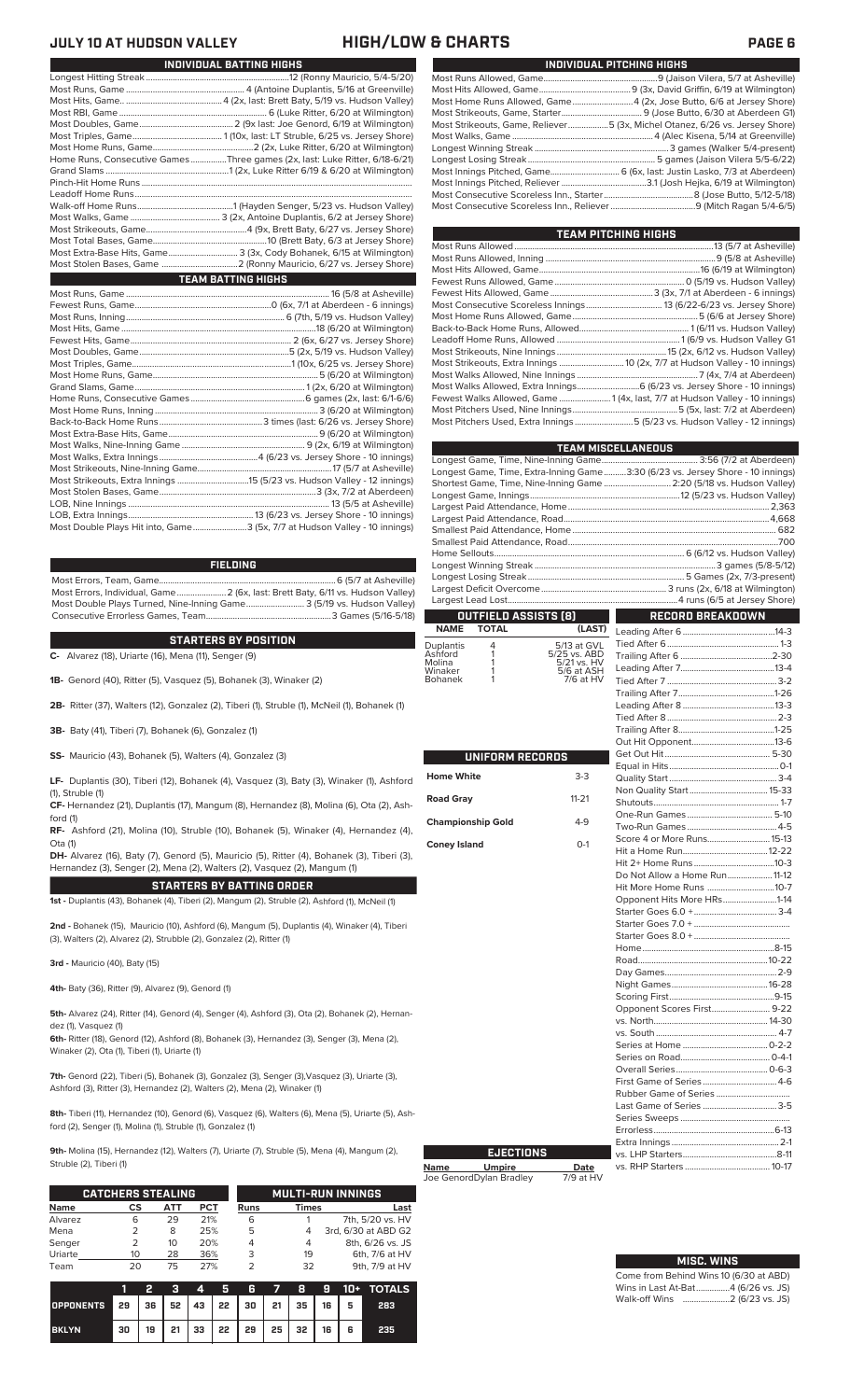## **JULY 10 AT HUDSON VALLEY GAME BY GAME RESULTS PAGE 7**

|             | <b>GAME-BY-GAME RESULTS</b> |                      |                |           |               |                   |         |                                                                         |                               |                             |             |                   |
|-------------|-----------------------------|----------------------|----------------|-----------|---------------|-------------------|---------|-------------------------------------------------------------------------|-------------------------------|-----------------------------|-------------|-------------------|
| <b>DATE</b> | GM#                         | OPPONENT             | W-L/TIME SCORE |           | <b>RECORD</b> | <b>POSITION</b>   | GA/GB   | <b>WINNING PITCHER</b>                                                  | <b>LOSING PITCHER</b>         | <b>SAVE</b>                 | <b>TIME</b> | <b>ATTENDANCE</b> |
| 5/4         | $\mathbf{1}$                | at Asheville         | W              | $8 - 2$   | $1-0$         | T <sub>1st</sub>  | $+1$    | Josh Walker (1-0)                                                       | Blair Henley (0-1)            |                             | 3:16        | 1,200             |
| 5/5         | $\overline{c}$              | at Asheville         | L              | $6-1$     | $1 - 1$       | T <sub>2</sub> nd | $-1$    | Chandler Casey (1-0)                                                    | Jose Butto (1-0)              |                             | 3:26        | 1,200             |
| 5/6         | 3                           | at Asheville         | L              | $11 - 4$  | $1 - 2$       | T3rd              | $-2$    | Matt Ruppenthal (1-0)                                                   | Oscar Rojas (0-1)             |                             | 3:10        | 1,200             |
| 5/7         | 4                           | at Asheville         | L              | $13 - 7$  | $1 - 3$       | T3rd              | -3      | R.J. Freure (1-0)                                                       | Jaison Vilera (0-1)           |                             | 3:44        | 1,200             |
| 5/8         | 5                           | at Asheville         | W              | $16-12$   | $2 - 3$       | T3rd              | -3      | Alec Kisena (1-0)                                                       | Juan Pablo Lopez (1-0)        |                             | 3:52        | 1,200             |
| 5/9         |                             | at Asheville         |                |           |               |                   |         | Cancelled due to non-COVID-related illness                              |                               |                             |             |                   |
| 5/10        |                             | OFF DAY              |                |           |               |                   |         |                                                                         |                               |                             |             |                   |
| 5/11        | 6                           | at Greenville        | W              | $6-1$     | $3-3$         | 2 <sub>nd</sub>   | $-2.5$  | Josh Walker (2-0)                                                       | Jay Groome (0-2)              |                             | 3:00        | 1,995             |
| 5/12        | $\overline{7}$              | at Greenville        | W              | $3 - 2$   | $4 - 3$       | 2 <sub>nd</sub>   | $-1.5$  | Brian Metoyer (1-0)                                                     | Yusniel Padron-Artilles (0-2) | Mitch Ragan (1)             | 3:14        | 1,819             |
| 5/13        | 8                           | at Greenville        | L              | $8 - 2$   | $4 - 4$       | 2 <sub>nd</sub>   | $-2.5$  | Chris Murphy (1-1)                                                      | Oscar Rojas (0-2)             |                             | 3:21        | 2,485             |
| 5/14        | 9                           | at Greenville        | L              | $5-1$     | $4 - 5$       | 4th               | $-2.5$  | Brayan Bello (2-0)                                                      | Alec Kisena (1-1)             |                             | 2:54        | 2,732             |
| 5/15        | 10                          | at Greenville        | L              | $8 - 4$   | $4-6$         | 4th               | $-3.5$  | Yorvin Pantoja (1-0)<br>Brian Metoyer (1-1)                             |                               | 2:52                        | 2,883       |                   |
| 5/16        | 11                          | at Greenville        | L              | $10 - 9$  | $4 - 7$       | 4th               | $-3.5$  | Jake Wallace (1-0)<br>Eric Orze (0-1)                                   |                               | 3:09                        | 2,818       |                   |
| 5/17        |                             | OFF DAY              |                |           |               |                   |         |                                                                         |                               |                             |             |                   |
| 5/18        | 12                          | <b>Hudson Valley</b> | L              | $4-3$     | $4-8$         | 5th               | $-4.5$  | Zach Greene (1-1)                                                       | Andrew Edwards (0-1)          |                             | 2:29        | 1,315             |
| 5/19        | 13                          | <b>Hudson Valley</b> | W              | $14-0$    | $5-8$         | 5th               | $-3.5$  | Allan Winans (1-0)                                                      | Jhony Brito (0-1)             |                             | 3:01        | 810               |
| 5/20        | 14                          | <b>Hudson Valley</b> | L              | $6-1$     | $5-9$         | 5th               | $-3.5$  | Luis Medina (2-0)                                                       | Jaison Vilera (0-2)           |                             | 2:42        | 682               |
| 5/21        | 15                          | <b>Hudson Valley</b> | W              | 4-1       | $6-9$         | 5th               | $-3.5$  | Josh Walker (3-0)                                                       | Josh Maciejewski (2-1)        | Eric Orze (1)               | 2:33        | 998               |
| 5/22        | 16                          | <b>Hudson Valley</b> | L              | $5-3$     | $6-10$        | 5th               | $-4.5$  | Ken Waldichuk (1-0)                                                     | Cam Opp (0-1)                 |                             | 3:14        | 1,624             |
| 5/23        | 17                          | <b>Hudson Valley</b> | W              | $6-5(12)$ | $7-10$        | 5th               | $-3.5$  | Josh Hejka (1-0)                                                        | Zach Greene (1-2)             |                             | 3:24        | 1,261             |
| 5/24        |                             | OFF DAY              |                |           |               |                   |         |                                                                         |                               |                             |             |                   |
| 5/25        | 18                          | Aberdeen             | L              | $8-1$     | $7 - 11$      | 5th               | $-4.5$  | Drew Rom (2-0)                                                          | Oscar Rojas (0-3)             |                             | 2:52        | 861               |
| 5/26        | 19                          | Aberdeen             |                |           |               |                   |         | 5/26 game postponed due to rain, makeup scheduled for doubleheader 5/27 |                               |                             |             |                   |
| 5/27        | 19                          |                      | г              |           | $7-12$        |                   |         |                                                                         |                               |                             |             |                   |
|             |                             | Aberdeen             |                | $6-2(7)$  |               | 5th               | $-5.5$  | Grayson Rodriguez (3-0)                                                 | Jaison Vilera (0-3)           |                             | 2:14        |                   |
|             | 20                          | Aberdeen             | г              | $10-1(7)$ | $7-13$        | 5th               | $-6.5$  | Morgan McSweeney (2-0)                                                  | Cam Opp (0-2)                 |                             | 2:37        | 926               |
| 5/28        | 21<br>21                    | Aberdeen             | г              | $4-1$     |               | 5th               |         | 5/28 game postponed due to rain, makeup scheduled for doubleheader 8/25 |                               |                             | 2:52        | 1,509             |
| 5/29        |                             | Aberdeen             |                |           | $7-14$        |                   | $-7.5$  | <b>Garrett Stallings (3-1)</b>                                          | Alec Kisena (1-2)             | <b>Connor Gillispie (1)</b> |             |                   |
| 5/30        | 22                          | Aberdeen             |                |           |               |                   |         | 5/30 game posted to a later date to be determined                       |                               |                             |             |                   |
| 5/31        |                             | OFF DAY              |                |           |               |                   |         |                                                                         |                               |                             |             |                   |
|             |                             |                      |                |           |               |                   |         | MAY [7-14]                                                              |                               |                             |             |                   |
| 6/1         | 22                          | at Jersey Shore      | W              | $11 - 5$  | $8-14$        | T4th              | $-7.5$  | Jose Butto (1-1)                                                        | Josh Hendrickson (0-1)        |                             | 3:03        | 2,077             |
| 6/2         | 23                          | at Jersey Shore      | L              | $4-1$     | $8 - 15$      | 5th               | $-8.5$  | Carlo Reyes (1-0)                                                       | Justin Lasko (0-1)            | Blake Brown (1)             | 2:44        | 1,591             |
| 6/3         | 24                          | at Jersey Shore      | W              | $6 - 4$   | $9 - 15$      | 4th               | $-8.5$  | Bryce Montes de Oca (1-0)                                               | Jack Perkins (0-1)            | Brian Metoyer (1)           | 3:15        | 1,473             |
| 6/4         | 25                          | at Jersey Shore      | L              | $5-4(7)$  | $9-16$        | 5th               | $-9.0$  | Aneurys Zabala (2-2)                                                    | Allan Winans (1-1)            |                             | 2:12        | 2,399             |
| 6/5         | 26                          | at Jersey Shore      | L              | $5 - 4$   | $9 - 17$      | 5th               | $-9.0$  | Mike Adams (1-1)                                                        | Mitch Ragan (0-1)             |                             | 2:36        | 2,122             |
| 6/6         | 27                          | at Jersey Shore      | L              | $11-6$    | $9-18$        | 5th               | $-9.5$  | Nick Lackney (1-0)                                                      | Jose Butto (1-2)              |                             | 3:31        | 2,041             |
| 6/7         |                             | OFF DAY              |                |           |               |                   |         |                                                                         |                               |                             |             |                   |
| 6/9         | 28                          | <b>Hudson Valley</b> | L              | $3-2(7)$  | $9-19$        | 5th               | $-10.5$ | Tanner Myatt (1-0)                                                      | Justin Lasko (0-2)            | Justin Wilson (1)           | 2:22        |                   |
|             | 29                          | <b>Hudson Valley</b> | W              | $5-3(7)$  | 10-19         | 5th               | $-9.5$  | Eric Orze (1-1)                                                         | Luis Medina (2-1)             | Bryce Montes de Oca (1)     | 2:02        | 1,211             |
| 6/10        | 30                          | <b>Hudson Valley</b> | L              | $1 - 0$   | 10-20         | 5th               | $-9.5$  | <b>Barrett Loseke (2-1)</b>                                             | Cam Opp (0-3)                 | Zach Greene (1)             | 2:37        | 1,396             |
| 6/11        | 31                          | <b>Hudson Valley</b> | L              | $8-0$     | $10 - 21$     | 5th               | $-9.5$  | Ken Waldichuk (2-0)                                                     | Jaison Vilera (0-4)           |                             | 3:06        | 1,597             |
| 6/12        | 32                          | <b>Hudson Valley</b> | L              | $5-4$     | 10-22         | 5th               | $-9.5$  | <b>Nelson Alvarez (2-0)</b>                                             | Bryce Montes de Oca (1-1)     | Justin Wilson (2)           | 3:22        | 2,194             |
| 6/13        | 33                          | <b>Hudson Valley</b> | L              | $5-0$     | 10-23         | 5th               | $-9.5$  | Hayden Wesneski (1-1)                                                   | Allan Winans (1-2)            |                             | 2:50        | 1,749             |
| 6/14        |                             | OFF DAY              |                |           |               |                   |         |                                                                         |                               |                             |             |                   |
| 6/15        | 34                          | at Wilmington        | W              | $3-1$     | $11 - 23$     | 5th               | $-8.5$  | Brian Metoyer (2-1)                                                     | Zach Brzykcy (2-1)            | Andrew Edwards (1)          | 2:21        | 1,188             |
| 6/16        | 35                          | at Wilmington        | L              | $5 - 2$   | $11 - 24$     | 5th               | $-9.5$  | Amos Willingham (1-0)                                                   | Eric Orze (1-2)               | Reid Schaller (3)           | 2:51        | 700               |
| 6/17        | 36                          | at Wilmington        | L              | $8 - 4$   | $11 - 25$     | 5th               | $-10.5$ | Joan Adon (3-1)                                                         | Alec Kisena (1-3)             |                             | 2:54        | 1,009             |
| 6/18        | 37                          | at Wilmington        | W              | $7-5$     | $12 - 25$     | 5th               | $-10$   | Mitch Ragan (1-1)                                                       | Reid Schaller (1-1)           |                             | 2:52        | 2,565             |
| 6/19        | 38                          | at Wilmington        | L              | $9 - 8$   | $12 - 26$     | 5th               | $-11$   | Christian Vann (2-0)                                                    | Andrew Edwards (0-2)          |                             | 3:26        | 1,899             |
| 6/20        | 39                          | at Wilmington        | W              | $13-1$    | 13-26         | 5th               | $-11$   | Justin Lasko (1-2)                                                      | Alfonso Hernanndez (0-1)      |                             | 2:44        | 2,722             |
| 6/21        |                             | OFF DAY              |                |           |               |                   |         |                                                                         |                               |                             |             |                   |
| 6/22        | 40                          | <b>Jersey Shore</b>  | L              | $7-5$     | 13-27         | 5th               | $-12$   | <b>Manuel Silva (1-0)</b>                                               | Jaison Vilera (0-5)           | Aneurys Zabala (3)          | 3:01        | 2,307             |
| 6/23        | 41                          | <b>Jersey Shore</b>  | W              | $3-2(10)$ | 14-27         | 5th               | -12     | Mitch Ragan (2-1)                                                       | Andrew Brown (2-2)            |                             | 3:30        | 1,595             |
| 6/24        | 42                          | <b>Jersey Shore</b>  | L              | $3-0$     | 14-28         | 5th               | $-13$   | Kevin Gowdy (2-3)                                                       | Jose Butto (1-3)              | Blake Brown (2)             | 2:52        | 1,906             |
| 6/25        | 43                          | <b>Jersey Shore</b>  | W              | $7-2$     | 15-28         | 5th               | $-13$   | Cam Opp (1-3)                                                           | Jonathan Hughes (2-3)         |                             | 2:44        | 2,194             |
| 6/26        | 44                          | <b>Jersey Shore</b>  | W              | $8 - 5$   | 16-28         | 5th               | $-13$   | <b>Michel Otanez (1-0)</b>                                              | Mark Potter (0-2)             |                             | 3:13        | 2,363             |
| 6/27        | 45                          | <b>Jersey Shore</b>  | L              | $3-0$     | 16-29         | 5th               | $-13$   | Dominic Pipkin (2-0)                                                    | Justin Lasko (1-3)            | Blake Brown (3)             | 2:43        | 2,253             |
| 6/28        |                             | OFF DAY              |                |           |               |                   |         |                                                                         |                               |                             |             |                   |
| 6/29        | 46                          | at Aberdeen          | L              | $7-3$     | 16-30         | 5th               | $-14$   | Garrett Stallings (4-3)                                                 | Alec Kisena (1-4)             | Garrett Farmer (4)          | 2:40        | 1,347             |
| 6/30        | 47                          | at Aberdeen          | L              | $2-1(7)$  | 16-31         | 5th               | $-14.5$ | Clayton McGinness (1-1)                                                 | Jose Butto (1-4)              | Logan Gillaspie (1)         | 1:53        |                   |
|             | 48                          | at Aberdeen          | W              | $7-6(7)$  | $17 - 31$     | 5th               | $-14.5$ | Jaison Vilera (1-5)                                                     | Kade Strowd (0-2)             | Mitch Ragan (2)             | 2:31        | 2,405             |
|             |                             |                      |                |           |               |                   |         | <b>JUNE [10-17]</b>                                                     |                               |                             |             |                   |
| 7/1         | 49                          | at Aberdeen          | L              | $2-0(6)$  | 17-32         | 5th               | $-15$   | Drew Rom (5-0)                                                          | Cam (1-4)                     |                             | 1:50        | 1,077             |
| 7/2         | 50                          | at Aberdeen          | W              | $6 - 5$   | 18-32         | 5th               | $-14$   | Colby Morris (1-0)                                                      | Connor Gillispie (4-4)        | Bryce Montes de Oca (2)     | 3:56        | 2,004             |
| 7/3         | 51                          | at Aberdeen          | L              | $4 - 3$   | 18-33         | 5th               | $-14.5$ | Xavier Moore (1-0)                                                      | Mitch Ragan (2-2)             |                             | 3:00        | 4,668             |
| 7/4         | 52                          | at Aberdeen          | L              | $7 - 2$   | 18-34         | 5th               | $-15.5$ | Garrett Stallings (5-3)                                                 | Alec Kisena (1-5)             |                             | 2:31        | 3,001             |
| 7/5         |                             | OFF DAY              |                |           |               |                   |         |                                                                         |                               |                             |             |                   |
| 7/6         | 53                          | at Hudson Valley     | L              | $9 - 7$   | 18-35         | 5th               | $-16.5$ | Charlie Ruegger (4-4)                                                   | Bryce Montes de Oca (1-2)     | Derek Craft (2)             | 3:15        | 1,687             |
| 7/7         | 54                          | at Hudson Valley     | L              | $3-2(10)$ | 18-36         | 5th               | $-17.5$ | Barrett Loseke (3-1)                                                    | Josh Hejka (1-1)              |                             | 2:55        | 2,688             |
| 7/8         | 55                          | at Hudson Valley     | 7:05 p.m.      |           |               |                   |         | Game postponed due to rain, doubleheader scheduled for 7/10             |                               |                             |             |                   |
| 7/9         | 55                          | at Hudson Valley     | L              | $6 - 4$   | 18-37         | 5th               | $-18.5$ | Jhony Brito (3-3)                                                       | Cam Opp (1-5)                 |                             | 3:06        | 3,896             |
| 7/10        | 56                          | at Hudson Valley     | 4:05 p.m.      |           |               |                   |         |                                                                         |                               |                             |             |                   |
|             | 57                          |                      | DH             |           |               |                   |         |                                                                         |                               |                             |             |                   |

7/11 58 at Hudson Valley 4:35 p.m.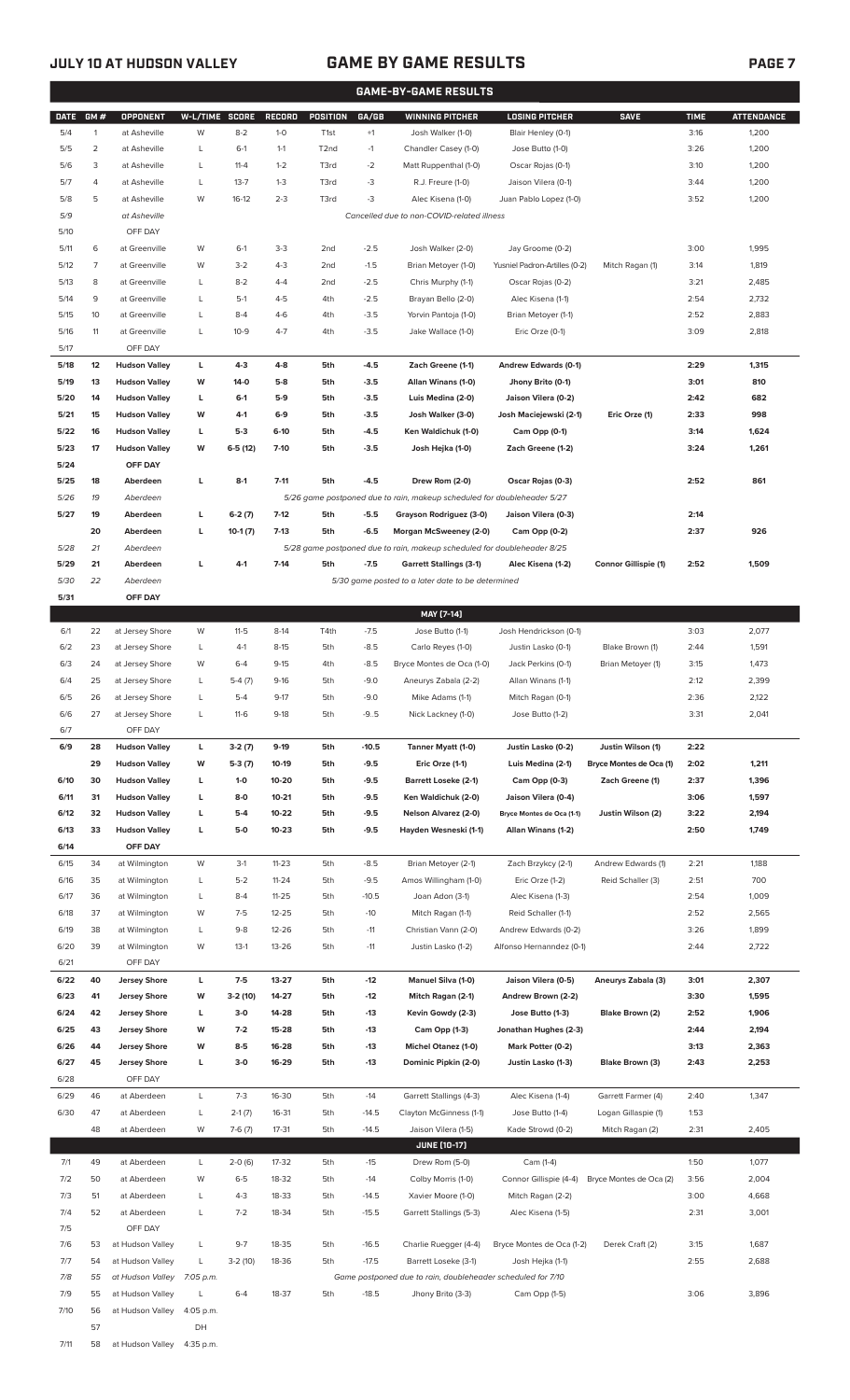## **JULY 10 AT HUDSON VALLEY GAME-BY-GAME PAGE 8**

| <b>DATE</b> | GM# | OPPONENT                   | W-L/TIME SCORE | RECORD | POSITION | GA/GB | <b>WINNING PITCHER</b> | <b>LOSING PITCHER</b> | <b>SAVE</b> | <b>TIME</b> | <b>ATTENDANCE</b> |
|-------------|-----|----------------------------|----------------|--------|----------|-------|------------------------|-----------------------|-------------|-------------|-------------------|
| 7/12        |     | OFF DAY                    |                |        |          |       |                        |                       |             |             |                   |
| 7/13        | 59  | <b>Jersey Shore</b>        | 6:30 p.m.      |        |          |       |                        |                       |             |             |                   |
| 7/14        | 60  | <b>Jersey Shore</b>        | 6:30 p.m.      |        |          |       |                        |                       |             |             |                   |
| 7/15        | 61  | <b>Jersey Shore</b>        | 6:30 p.m.      |        |          |       |                        |                       |             |             |                   |
| 7/16        | 62  | <b>Jersey Shore</b>        | 7:00 p.m.      |        |          |       |                        |                       |             |             |                   |
| 7/17        | 63  | <b>Jersey Shore</b>        | 6:00 p.m.      |        |          |       |                        |                       |             |             |                   |
| 7/18        | 64  | <b>Jersey Shore</b>        | 4:00 p.m.      |        |          |       |                        |                       |             |             |                   |
| 7/19        |     | OFF DAY                    |                |        |          |       |                        |                       |             |             |                   |
|             |     |                            |                |        |          |       |                        |                       |             |             |                   |
| 7/20        | 65  | Wilmington                 | 6:30 p.m.      |        |          |       |                        |                       |             |             |                   |
| 7/21        | 66  | Wilmington                 | 6:30 p.m.      |        |          |       |                        |                       |             |             |                   |
| 7/22        | 67  | Wilmington                 | 6:30 p.m.      |        |          |       |                        |                       |             |             |                   |
| 7/23        | 68  | Wilmington                 | 7:00 p.m.      |        |          |       |                        |                       |             |             |                   |
| 7/24        | 69  | Wilmington                 | 6:00 p.m.      |        |          |       |                        |                       |             |             |                   |
| 7/25        | 70  | Wilmington                 | 4:00 p.m.      |        |          |       |                        |                       |             |             |                   |
| 7/26        |     | OFF DAY                    |                |        |          |       |                        |                       |             |             |                   |
| 7/27        | 71  | at Jersey Shore            | 7:05 p.m.      |        |          |       |                        |                       |             |             |                   |
| 7/28        | 72  | at Jersey Shore            | 7:05 p.m.      |        |          |       |                        |                       |             |             |                   |
| 7/29        | 73  | at Jersey Shore            | 7:05 p.m.      |        |          |       |                        |                       |             |             |                   |
| 7/30        | 74  | at Jersey Shore            | 7:05 p.m.      |        |          |       |                        |                       |             |             |                   |
| 7/31        | 75  | at Jersey Shore            | 7:05 p.m.      |        |          |       |                        |                       |             |             |                   |
|             |     |                            |                |        |          |       | JULY [1-6]             |                       |             |             |                   |
| 8/1         | 76  | at Jersey Shore            | 1:05 p.m.      |        |          |       |                        |                       |             |             |                   |
| 8/2         |     | OFF DAY                    |                |        |          |       |                        |                       |             |             |                   |
|             | 77  | <b>Hudson Valley</b>       |                |        |          |       |                        |                       |             |             |                   |
| 8/3         |     |                            | 6:30 p.m.      |        |          |       |                        |                       |             |             |                   |
| 8/4         | 78  | <b>Hudson Valley</b>       | 6:30 p.m.      |        |          |       |                        |                       |             |             |                   |
| 8/5         | 79  | <b>Hudson Valley</b>       | 6:30 p.m.      |        |          |       |                        |                       |             |             |                   |
| 8/6         | 80  | <b>Hudson Valley</b>       | 7:00 p.m.      |        |          |       |                        |                       |             |             |                   |
| 8/7         | 81  | <b>Hudson Valley</b>       | 6:00 p.m.      |        |          |       |                        |                       |             |             |                   |
| 8/8         | 82  | <b>Hudson Valley</b>       | 4:00 p.m.      |        |          |       |                        |                       |             |             |                   |
| 8/9         |     | OFF DAY                    |                |        |          |       |                        |                       |             |             |                   |
| 8/10        | 83  | at Wilmington              | 7:05 p.m.      |        |          |       |                        |                       |             |             |                   |
| 8/11        | 84  | at Wilmington              | 7:05 p.m.      |        |          |       |                        |                       |             |             |                   |
| 8/12        | 85  | at Wilmington              | 7:05 p.m.      |        |          |       |                        |                       |             |             |                   |
| 8/13        | 86  | at Wilmington              | 7:05 p.m.      |        |          |       |                        |                       |             |             |                   |
| 8/14        | 87  | at Wilmington              | 6:05 p.m.      |        |          |       |                        |                       |             |             |                   |
| 8/15        | 88  | at Wilmington              | 1:05 p.m.      |        |          |       |                        |                       |             |             |                   |
| 8/16        |     | OFF DAY                    |                |        |          |       |                        |                       |             |             |                   |
| 8/17        | 89  | at Hudson Valley 7:05 p.m. |                |        |          |       |                        |                       |             |             |                   |
| 8/18        | 90  | at Hudson Valley 7:05 p.m. |                |        |          |       |                        |                       |             |             |                   |
| 8/19        | 91  | at Hudson Valley 7:05 p.m. |                |        |          |       |                        |                       |             |             |                   |
| 8/20        | 92  | at Hudson Valley           | 7:05 p.m.      |        |          |       |                        |                       |             |             |                   |
| 8/21        | 93  | at Hudson Valley           | 6:05 p.m.      |        |          |       |                        |                       |             |             |                   |
| 8/22        | 94  | at Hudson Valley           | 4:35 p.m.      |        |          |       |                        |                       |             |             |                   |
| 8/23        |     | OFF DAY                    |                |        |          |       |                        |                       |             |             |                   |
| 8/24        | 95  | Aberdeen                   | 6:30 p.m.      |        |          |       |                        |                       |             |             |                   |
| 8/25        | 96  | Aberdeen                   | 5:00 p.m.      |        |          |       |                        |                       |             |             |                   |
|             | 97  | Aberdeen                   | DH             |        |          |       |                        |                       |             |             |                   |
| 8/26        | 98  | Aberdeen                   | 6:30 p.m.      |        |          |       |                        |                       |             |             |                   |
| 8/27        | 99  | Aberdeen                   | 7:00 p.m.      |        |          |       |                        |                       |             |             |                   |
| 8/28        | 100 | Aberdeen                   | 6:00 p.m.      |        |          |       |                        |                       |             |             |                   |
| 8/29        | 101 | Aberdeen                   | 4:00 p.m.      |        |          |       |                        |                       |             |             |                   |
| 8/30        |     | OFF DAY                    |                |        |          |       |                        |                       |             |             |                   |
| 8/31        | 102 | Wilmington                 | 6:30 p.m.      |        |          |       |                        |                       |             |             |                   |
|             |     |                            |                |        |          |       | AUGUST (0-0)           |                       |             |             |                   |
| 9/1         | 103 | Wilmington                 | 6:30 p.m.      |        |          |       |                        |                       |             |             |                   |
| 9/2         | 104 | Wilmington                 | 6:30 p.m.      |        |          |       |                        |                       |             |             |                   |
| 9/3         | 105 | Wilmington                 | 7:00 p.m.      |        |          |       |                        |                       |             |             |                   |
| 9/4         | 106 | Wilmington                 | 6:00 p.m.      |        |          |       |                        |                       |             |             |                   |
| 9/5         | 107 | Wilmington                 | 4:00 p.m.      |        |          |       |                        |                       |             |             |                   |
| 9/6         |     | OFF DAY                    |                |        |          |       |                        |                       |             |             |                   |
| 9/7         | 108 | at Hudson Valley           | 7:05 p.m.      |        |          |       |                        |                       |             |             |                   |
| 9/8         | 109 | at Hudson Valley           | 7:05 p.m.      |        |          |       |                        |                       |             |             |                   |
| 9/9         | 110 | at Hudson Valley           | 7:05 p.m.      |        |          |       |                        |                       |             |             |                   |
| 9/10        | 111 | at Hudson Valley           | 7:05 p.m.      |        |          |       |                        |                       |             |             |                   |
| 9/11        | 112 | at Hudson Valley           | 6:05 p.m.      |        |          |       |                        |                       |             |             |                   |
| 9/12        | 113 | at Hudson Valley           | 4:35 p.m.      |        |          |       |                        |                       |             |             |                   |
| 9/13        |     | OFF DAY                    |                |        |          |       |                        |                       |             |             |                   |
| 9/14        | 114 | <b>Jersey Shore</b>        | 6:30 p.m.      |        |          |       |                        |                       |             |             |                   |
| 9/15        | 115 | <b>Jersey Shore</b>        | 6:30 p.m.      |        |          |       |                        |                       |             |             |                   |
| 9/16        | 116 | <b>Jersey Shore</b>        | 6:30 p.m.      |        |          |       |                        |                       |             |             |                   |
| 9/17        | 117 | <b>Jersey Shore</b>        | 7:00 p.m.      |        |          |       |                        |                       |             |             |                   |
| 9/18        | 118 | <b>Jersey Shore</b>        | 4:00 p.m.      |        |          |       |                        |                       |             |             |                   |
| 9/19        | 119 | <b>Jersey Shore</b>        | 1:00 p.m.      |        |          |       |                        |                       |             |             |                   |
|             |     |                            |                |        |          |       |                        |                       |             |             |                   |

**SEPTEMBER (0-0)**